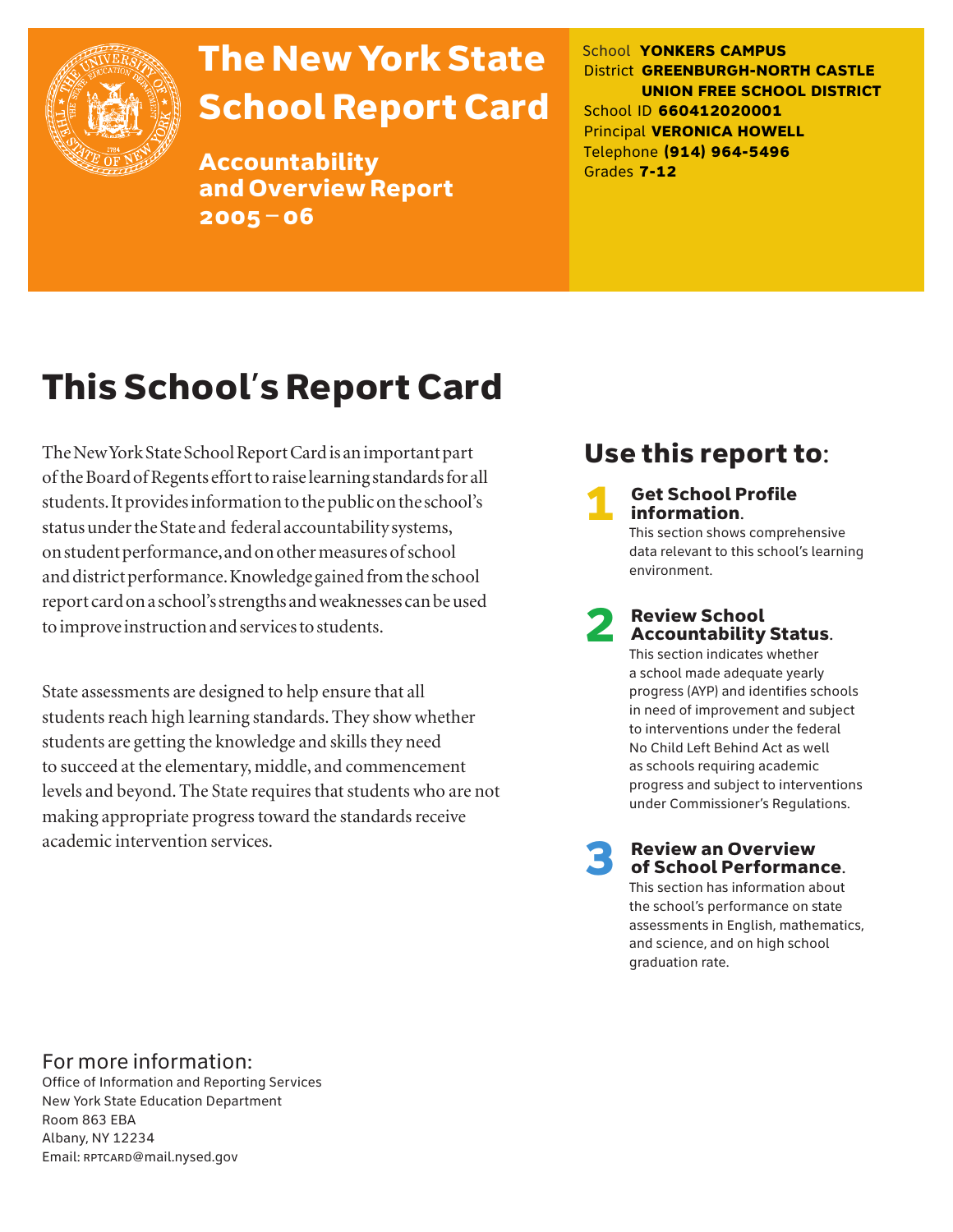## School Profile

This section shows comprehensive data relevant to this school's learning environment, including information about enrollment, average class size, and teacher qualifications.

### Enrollment

|                            | $2003 - 04$ | $2004 - 05$ | 2005-06  |
|----------------------------|-------------|-------------|----------|
| Pre-K                      | 0           | 0           | 0        |
| Kindergarten               | 0           | 0           | 0        |
| Grade 1                    | 0           | 0           | 0        |
| Grade 2                    | 0           | 0           | 0        |
| Grade 3                    | $\mathbf 0$ | 0           | 0        |
| Grade 4                    | 0           | 0           | 0        |
| Grade 5                    | 0           | 0           | 0        |
| Grade 6                    | 0           | 0           | 0        |
| <b>Ungraded Elementary</b> | 0           | 0           | 0        |
| Grade 7                    | 5           | 5           | 9        |
| Grade 8                    | 13          | 27          | 19       |
| Grade 9                    | 57          | 44          | 35       |
| Grade 10                   | 38          | 44          | 27       |
| Grade 11                   | 24          | 27          | 22       |
| Grade 12                   | 19          | 19          | 20       |
| <b>Ungraded Secondary</b>  | 0           | 0           | $\Omega$ |
| Total K-12                 | 156         | 166         | 132      |

### Enrollment Information

*Enrollment* counts are as of Basic Educational Data System (BEDS) day, which is typically the first Wednesday of October of the school year. Students who attend BOCES programs on a part-time basis are included in a school's enrollment. Students who attend BOCES on a full-time basis or who are placed full time by the district in an out-of-district placement are not included in a school's enrollment. Students classified by schools as "pre-first" are included in first grade counts.

### Average Class Size

|                       | $2003 - 04$ | $2004 - 05$ | $2005 - 06$ |
|-----------------------|-------------|-------------|-------------|
| <b>Common Branch</b>  |             |             |             |
| Grade 8               |             |             |             |
| English               |             |             |             |
| <b>Mathematics</b>    |             |             |             |
| Science               |             |             |             |
| Social Studies        | 19          |             |             |
| Grade 10              |             |             |             |
| English               |             |             |             |
| Mathematics           |             |             |             |
| Science               |             |             |             |
| <b>Social Studies</b> | 12          | 13          |             |

### Average Class Size Information

*Average Class Size* is the total registration in specified classes divided by the number of those classes with registration. *Common Branch* refers to self-contained classes in Grades 1–6.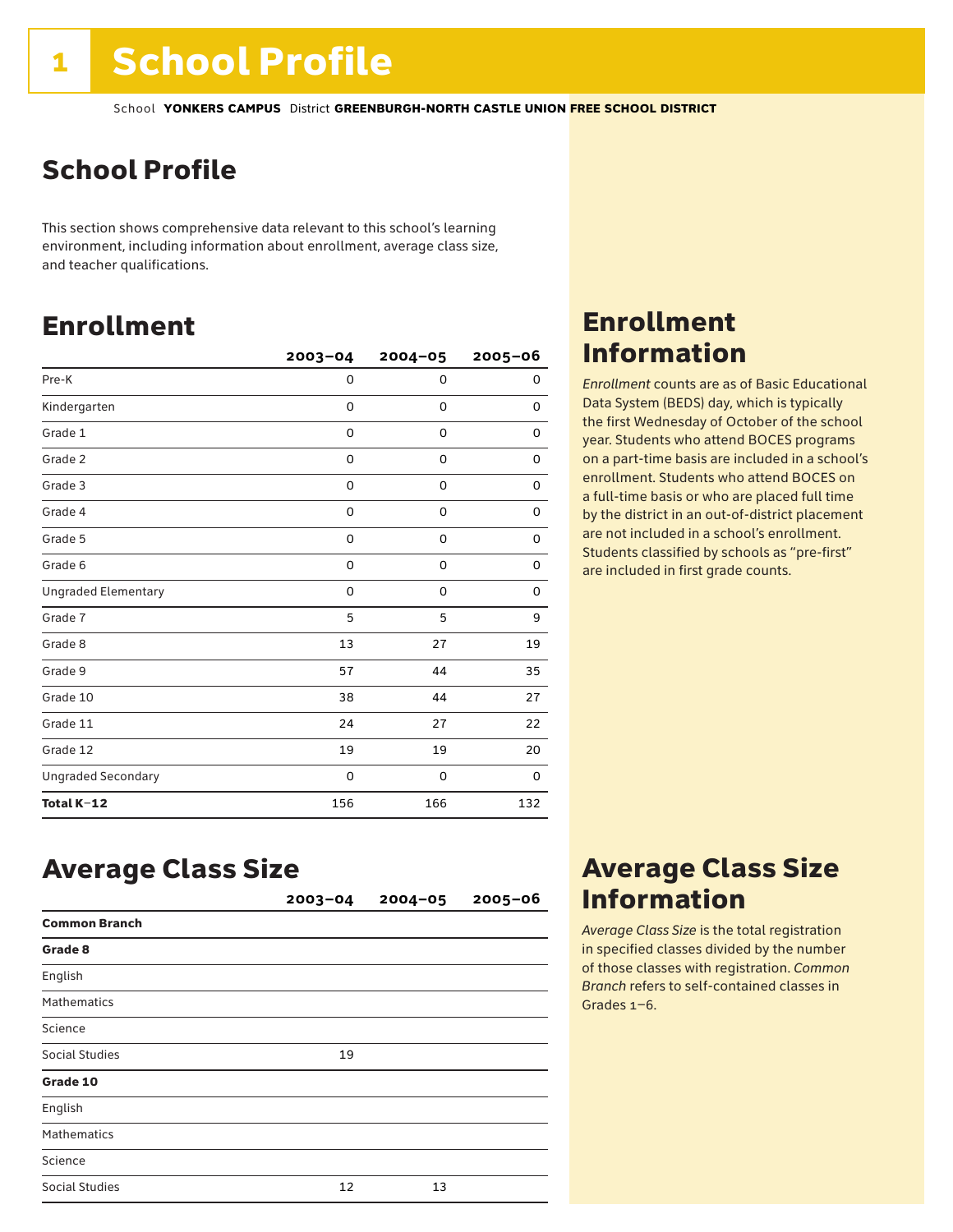## Demographic Factors

|                                  | $2003 - 04$ |      | $2004 - 05$ |      | $2005 - 06$  |      |
|----------------------------------|-------------|------|-------------|------|--------------|------|
|                                  | #           | $\%$ | #           | $\%$ | #            | $\%$ |
| Eligible for Free Lunch          | 149         | 96%  | 156         | 94%  | 120          | 91%  |
| Reduced-Price Lunch              | 0           | 0%   | 0           | 0%   | 0            | 0%   |
| Student Stability*               |             | 79%  |             | 16%  |              | 20%  |
| Limited English Proficient       | 0           | 0%   | 0           | 0%   | 0            | 0%   |
| <b>Racial/Ethnic Origin</b>      |             |      |             |      |              |      |
| American Indian or Alaska Native | 0           | 0%   | 0           | 0%   | 0            | 0%   |
| <b>Black or African American</b> | 108         | 69%  | 116         | 70%  | 69           | 52%  |
| Hispanic or Latino               | 38          | 24%  | 41          | 25%  | 46           | 35%  |
| Asian or Native                  | 4           | 3%   | 0           | 0%   | $\mathbf{1}$ | 1%   |
| Hawaiian/Other Pacific Islander  |             |      |             |      |              |      |
| White                            | 6           | 4%   | 9           | 5%   | 16           | 12%  |

 \* Not available at the district level.

### Attendance and Suspensions

|                            |   | $2002 - 03$   |   | $2003 - 04$ |   | $2004 - 05$ |  |
|----------------------------|---|---------------|---|-------------|---|-------------|--|
|                            | # | $\frac{0}{0}$ | # | $\%$        | # | %           |  |
| Annual Attendance Rate     |   | 99%           |   | 99%         |   | 99%         |  |
| <b>Student Suspensions</b> | 5 | N/A           | 9 | 6%          |   | 0%          |  |

### Demographic Factors Information

*Eligible for Free Lunch* and *Reduced*-*Price Lunch* percentages are determined by dividing the number of approved lunch applicants by the Basic Educational Data System (BEDS) enrollment in full-day Kindergarten through Grade 12. *Eligible for Free Lunch* and *Limited English Proficient* counts are used to determine *Similar Schools* groupings within a *Need*/*Resource Capacity* category. *Student Stability* is the percentage of students in the highest grade in a school who were also enrolled in that school at any time during the previous school year. (For example, if School A, which serves Grades 6–8, has 100 students enrolled in Grade 8 this year, and 92 of those 100 students were also enrolled in School A last year, the stability rate for the school is 92 percent.)

### Attendance and Suspensions Information

*Annual Attendance Rate* is determined by dividing the school's total actual attendance by the total possible attendance for a school year. A school's actual attendance is the sum of the number of students in attendance on each day the school was open during the school year. Possible attendance is the sum of the number of enrolled students who should have been in attendance on each day the school was open during the school year. *Student Suspension* rate is determined by dividing the number of students who were suspended from school (not including in-school suspensions) for one full day or longer anytime during the school year by the Basic Educational Data System (BEDS) day enrollments for that school year. A student is counted only once, regardless of whether the student was suspended one or more times during the school year.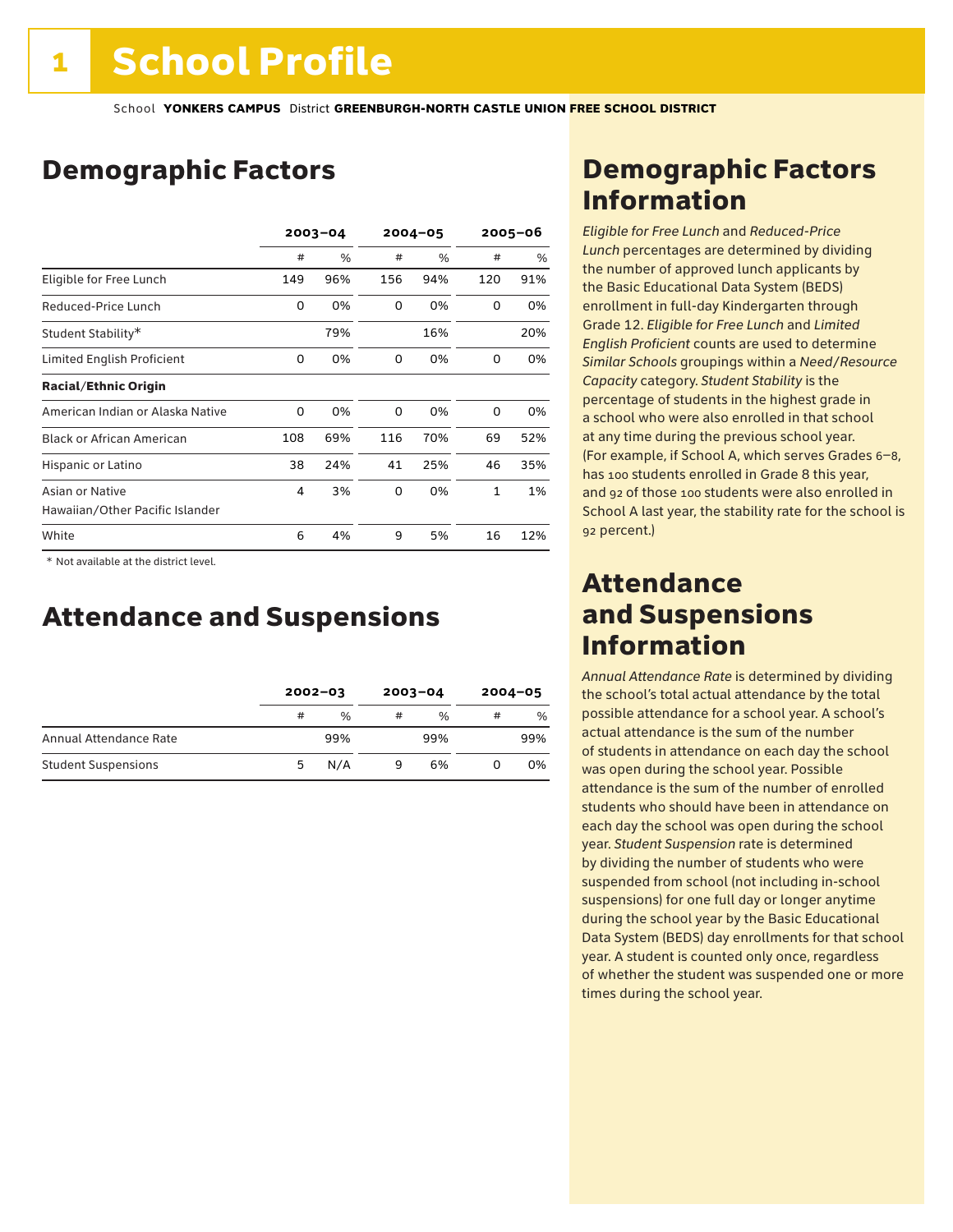### Teacher Qualifications

|                                                                                         | $2003 - 04$    | $2004 - 05$ | 2005-06        |
|-----------------------------------------------------------------------------------------|----------------|-------------|----------------|
| <b>Core Classes Not Taught</b><br>by Highly Qualified Teachers                          |                |             |                |
| Total Number of Core Classes                                                            | 71             | 70          | 70             |
| Percent Not Taught by<br><b>Highly Qualified Teachers</b>                               | 10%            | 10%         | 0%             |
| <b>Teachers with</b><br><b>No Valid Teaching Certificate</b>                            |                |             |                |
| <b>Total Number of Teachers</b>                                                         | $\overline{2}$ | 1           | $\overline{2}$ |
| Percent with No Valid<br><b>Teaching Certificate</b>                                    | 10%            | 6%          | 10%            |
| <b>Individuals Teaching</b><br><b>Out of Certification</b>                              |                |             |                |
| Number of Teachers                                                                      | $\overline{2}$ | 1           | $\overline{2}$ |
| Percentage of Total                                                                     | 10%            | 6%          | 10%            |
| <b>Percent of Teachers with</b><br><b>Master's Degree Plus 30 Hours</b><br>or Doctorate | 38%            | 53%         | 38%            |

### Staff Counts

|                                       | $2003 - 04$ | $2004 - 05$ | $2005 - 06$ |
|---------------------------------------|-------------|-------------|-------------|
| <b>Total Teachers</b>                 | 23          | 17          | 19          |
| <b>Total Other Professional Staff</b> | 6           |             | 5           |
| Total Paraprofessionals*              | N/A         | N/A         | N/A         |
| <b>Assistant Principals</b>           |             |             |             |
| Principals                            |             |             |             |

\* Not available at the school level.

### Teacher Qualifications Information

To be *Highly Qualified*, a teacher must have at least a Bachelor's degree, be certified to teach in the subject area, and show subject matter competency. The number of *Individuals Teaching Out of Certification* is the number doing so more than on an incidental basis; that is, teaching for five or fewer periods per week outside certification.

### Staff Counts Information

*Other Professionals* includes administrators, guidance counselors, school nurses, psychologists, and other professionals who devote more than half of their time to non-teaching duties. Teachers who are shared between buildings within a district are reported on the district report only.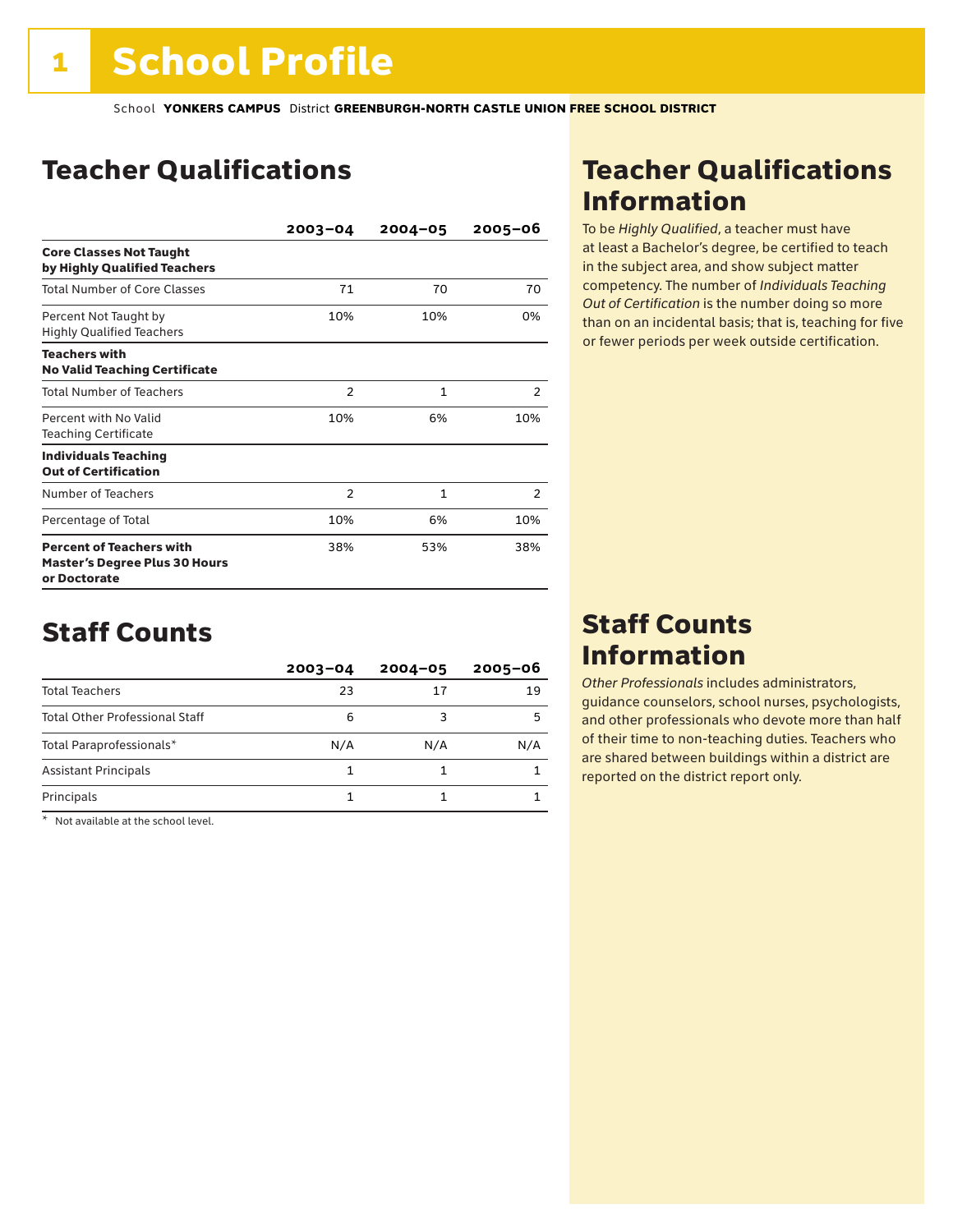## Understanding How Accountability Works in New York State

The federal No Child Left Behind (NCLB) Act requires that states develop and report on measures of student proficiency in 1) English language arts (ELA), in 2) mathematics, and on 3) a third indicator. In New York State in 2005–06, the third indicator is science at the elementary/middle level and graduation rate at the secondary level. Schools or districts that prove student proficiency on these measures are making Adequate Yearly Progress (AYP).



For more information about accountability in New York State, visit: www.emsc.nysed.gov/irts/accountability/home.shtml

#### 1 English Language Arts (ELA)

To make AYP in ELA, every accountability group must make AYP. For a group to make AYP, it must meet the participation *and* the performance criteria.

#### A Participation Criterion

At the elementary/middle level, 95 percent of Grades 3–8 students enrolled during the test administration period in each group with 40 or more students must be tested on the New York State Testing Program (NYSTP) in ELA or, if appropriate, the New York State English as a Second Language Achievement Test (NYSESLAT), or the New York State Alternate Assessment (NYSAA) in ELA. At the secondary level, 95 percent of seniors in 2005–06 in each accountability group with 40 or more students must have taken an English examination that meets the students' graduation requirement.

#### B Performance Criterion

At the elementary/middle level, the Performance Index (PI) of each group with 30 or more continuously enrolled tested students must equal or exceed its Effective Annual Measurable Objective (AMO) or the group must make Safe Harbor. At the secondary level, the PI of each group in the 2002 cohort with 30 or more members must equal or exceed its Effective AMO or the group must make Safe Harbor. To make Safe Harbor, the PI of the group must equal or exceed its Safe Harbor Target and the group must meet the qualification for Safe Harbor.

#### 2 Mathematics

The same criteria for making AYP in ELA apply to mathematics. At the elementary/middle level, the measures used to determine AYP are the NYSTP and the NYSAA in mathematics. At the secondary level, the measures are mathematics examinations that meet the students' graduation requirement.

#### 3 Third Indicator

In addition to English language arts and mathematics, the school must also make AYP in a third area of achievement. This means meeting the criteria in science at the elementary/middle level and the criteria in graduation rate at the secondary level.

Elementary/Middle-Level Science: To make AYP, the All Students group must meet the participation criterion *and* the performance criterion.

#### A Participation Criterion

Eighty percent of students in Grades 4 and/or 8 enrolled during the test administration period in the All Students group, if it has 40 or more students, must be tested on an accountability measure. In Grade 4, the measures are the Grade 4 elementary-level science test and the Grade 4 NYSAA in science. In Grade 8 science, the measures are the Grade 8 middle-level science test, Regents science examinations, and the Grade 8 NYSAA in science.

#### B Performance Criterion

The PI of the All Students group must equal or exceed the State Science Standard (100) or the Science Progress Target.

Qualifying for Safe Harbor in Elementary/Middle-Level ELA and Math: To qualify, the PI must equal or exceed the State Science Standard or the Science Progress Target in elementary/middle-level science for that group.

Secondary-Level Graduation Rate: For a school to make AYP in graduation rate, the percent of students in the 2001 graduation-rate cohort in the All Students group earning a high school diploma by August 31, 2005 must equal or exceed the Graduation-Rate Standard (55%) or the Graduation-Rate Progress Target.

Qualifying for Safe Harbor in Secondary-Level ELA and Math: To qualify, the percent of the 2001 graduation-rate cohort earning a local diploma by August 31, 2005 must equal or exceed the Graduation-Rate Standard (55%) or the Graduation-Rate Progress Target for that group.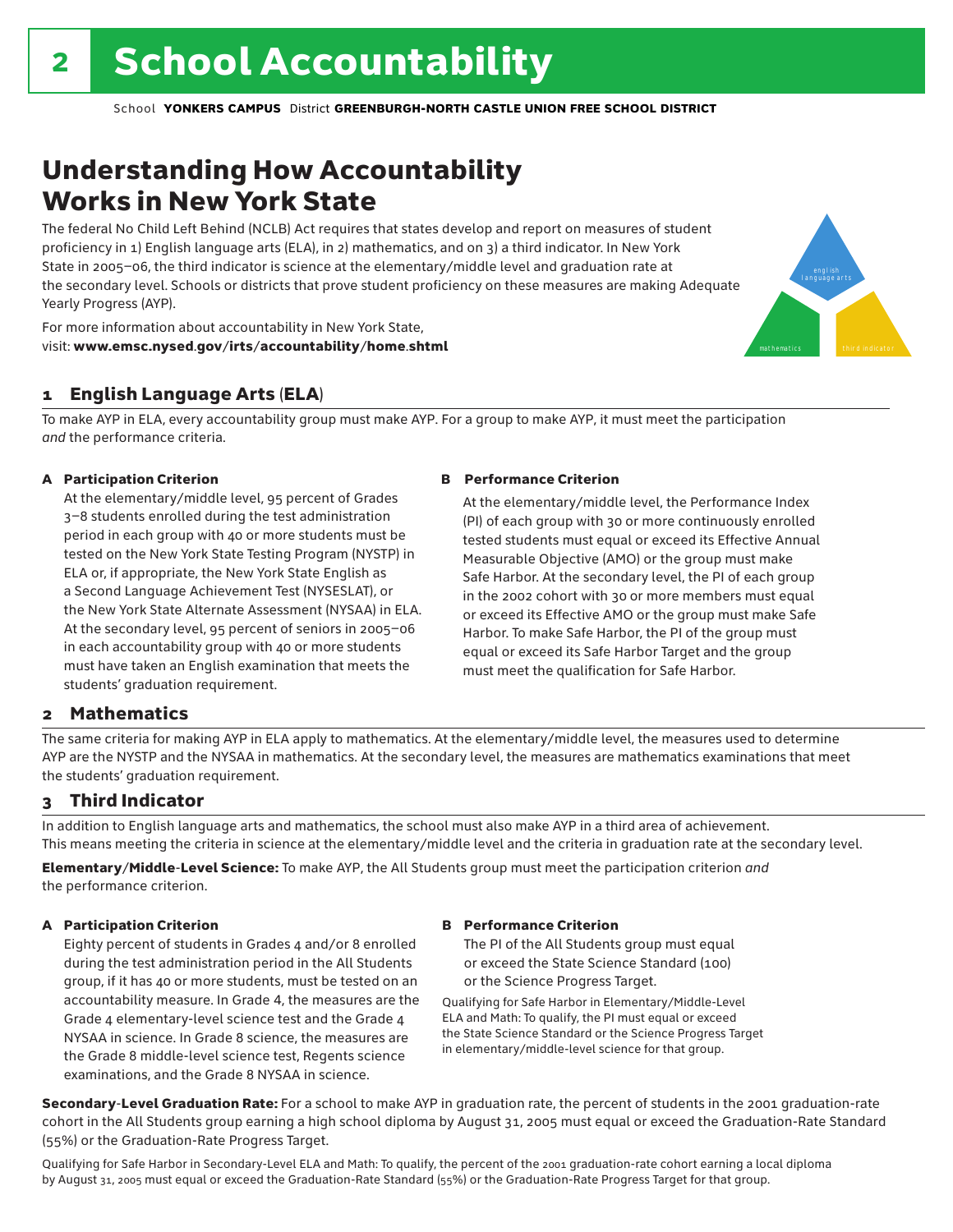## Useful Terms for Understanding Accountability

#### Accountability Cohort

The 2002 school accountability cohort consists of all students who first entered Grade 9 anywhere in the 2002–03 school year, and all ungraded students with disabilities who reached their seventeenth birthday in the 2002–03 school year, who were enrolled on October 6, 2005 and did not transfer to a diploma granting program. Students who earned a high school equivalency diploma or enrolled in an approved high school equivalency preparation program by June 30, 2006, are not included in the 2002 school accountability cohort. The 2002 district accountability cohort consists of all students in each school accountability cohort plus students who transferred within the district after BEDS day plus students who were placed outside the district by the Committee on Special Education or district administrators and who met the other requirements for cohort membership. Cohort is defined in Section 100.2 (p) (16) of the Commissioner's Regulations.

#### Adequate Yearly Progress (AYP)

Adequate Yearly Progress (AYP) indicates satisfactory progress by a district or a school toward the goal of proficiency for all students.

#### Annual Measurable Objective (AMO)

The Annual Measurable Objective (AMO) is the Performance Index (PI) value that signifies that an accountability group is making satisfactory progress toward the goal that 100 percent of students will be proficient in the State's learning standards for English language arts and mathematics by 2013–14. The secondary-level AMO will be increased as specified in  $CR100.2(p)(14)$  and will reach 200 in 2013-14. (See Effective AMO for further information.)

#### Continuously Enrolled Students

At the elementary/middle level, continuously enrolled students are those enrolled in the school or district on BEDS day (usually the first Wednesday in October) of the school year until the test administration period. At the secondary level, all students who meet the criteria for inclusion in the accountability cohort are considered to be continuously enrolled.

#### Effective Annual Measurable Objective (Effective AMO)

The Effective Annual Measurable Objective (Effective AMO) is the Performance Index (PI) value that each accountability group within a school or district is expected to achieve to make Adequate Yearly Progress (AYP). The Effective AMO is the lowest PI that an accountability group of a given size can achieve in a subject for the group's PI not to be considered significantly different from the AMO for that subject. If an accountability group's PI equals or exceeds the Effective AMO, it is considered to have made AYP. A more complete definition of Effective AMO and a table showing the PI values that each group size must equal or exceed to make AYP are available at www.emsc.nysed.gov/irts.

#### Performance Index (PI)

A Performance Index is a value from 0 to 200 that is assigned to an accountability group, indicating how that group performed on a required State test (or approved alternative) in English language arts, mathematics, or science. Student scores on the tests are converted to four performance levels, from Level 1 (indicating no proficiency) to Level 4 (indicating advanced proficiency). At the elementary/middle level, the PI is calculated using the following equation:

100 × [(Count of Continuously Enrolled Tested Students Performing at Levels 2, 3, and 4 + the Count at Levels 3 and  $4$ ) ÷ Count of All Continuously Enrolled Tested Students]

At the secondary level, the PI is calculated using the following equation:

100 × [(Count of Cohort Members Performing at Levels 2, 3, and  $4 +$  the Count at Levels 3 and  $4$ ) ÷ Count of All Cohort Members]

A list of tests used to measure student performance for accountability is available at www.emsc.nysed.gov/irts.

#### Progress Target

For accountability groups below the State Standard in science or graduation rate, the Progress Target is an alternate method for making Adequate Yearly Progress (AYP) or qualifying for Safe Harbor in English language arts and mathematics based on improvement over the previous year's performance.

#### Safe Harbor

Safe Harbor provides an alternate means to demonstrate Adequate Yearly Progress (AYP) for accountability groups that do not achieve their Effective Annual Measurable Objectives (AMOs) in English or mathematics.

#### Safe Harbor Targets

The original 2005–06 safe harbor targets were calculated using the following equation:

2005–06 PI + (200 – the 2005–06 PI) × 0.10

The resulting targets were adjusted so that their proportion of the 2005–06 AMO was the same as the original target's proportion of the 2004–05 AMO.

#### Science Progress Target

The elementary/middle-level 2005–06 Science Progress Target is calculated by adding one point to the 2004–05 PI. The 2006–07 Science Progress Target is calculated by adding one point to the 2005–06 PI. The 2006–07 target is provided for groups whose PI was below the State Science Standard in 2005–06.

#### Science Standard

The criterion value that represents a minimally satisfactory performance in science. In 2005–06, the State Science Standard at the elementary/middle level is a Performance Index (PI) of 100. The Commissioner may raise the State Science Standard at his discretion in future years.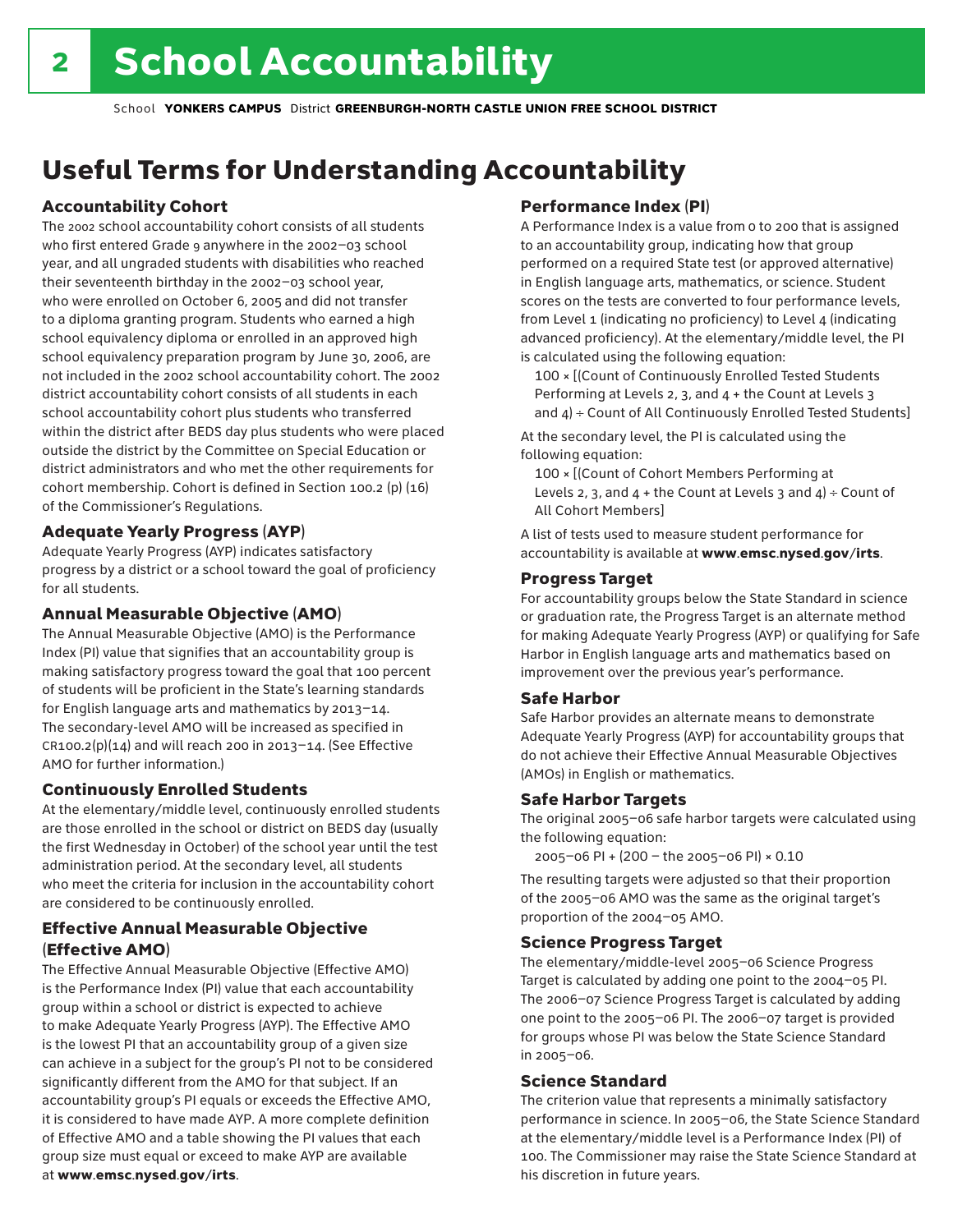considered a School Restructuring (Year 2) for the following

year, if it continues to receive Title I funds.

School **YONKERS CAMPUS** District **GREENBURGH-NORTH CASTLE UNION FREE SCHOOL DISTRICT**

## Understanding Your School Accountability Status

The list below defines the school status categories applied to each accountability measure under New York State's accountability system, which is divided into a Federal Title I component and a State component. Accountability measures for schools at the elementary/middle level are English language arts (ELA), mathematics, and science; at the secondary level, they are ELA, mathematics, and graduation rate. A school may be assigned a different status for different accountability measures. The overall status of a school is the status assigned to the school for the accountability measure with the most advanced designation in the hierarchy. If the school receives Title I funds, it is the most advanced designation in the Title I hierarchy, unless the school is in good standing under Title I but identified as SRAP under the State hierarchy. A school that does not receive Title I funding in a school year does not have a federal status in that year; however, all schools receive a state status even if they do not receive Title I funding. Schools in improvement status under Title I must provide school choice for their students; those in need of improvement in year 2 and beyond must also provide Supplemental Education Services to eligible students. Other consequences for schools not in good standing can be found at: www.emsc.nysed.gov/irts/school-accountability/about.shtml.

| <b>Federal Title I Status</b>                                                                                                                                                                                                                                                                                   | <b>New York State Status</b>                                                                                                                                                                                                                                                      |  |  |  |
|-----------------------------------------------------------------------------------------------------------------------------------------------------------------------------------------------------------------------------------------------------------------------------------------------------------------|-----------------------------------------------------------------------------------------------------------------------------------------------------------------------------------------------------------------------------------------------------------------------------------|--|--|--|
| (Applies to all New York State schools receiving Title I funds)                                                                                                                                                                                                                                                 | (Applies to all New York State public schools)                                                                                                                                                                                                                                    |  |  |  |
| School in Good Standing<br>Planning for Restructuring, Restructuring, Requiring Academic Progress, or as a School Under Registration Review.                                                                                                                                                                    | A school is considered to be in good standing if it has not been identified as a School in Need of Improvement, in Corrective Action,                                                                                                                                             |  |  |  |
| <b>School in Need of Improvement (Year 1)</b><br>A school that has not made AYP on the same accountability<br>measure for two consecutive years while receiving<br>Title I funds is considered a School in Need of Improvement<br>(Year 1) for the following year.                                              | <b>School Requiring Academic Progress (Year 1)</b><br>A school that has not made AYP on the same accountability<br>measure for two consecutive years is considered a School<br>Requiring Academic Progress (Year 1) for the following year.                                       |  |  |  |
| <b>School in Need of Improvement (Year 2)</b><br>A School in Need of Improvement (Year 1) that does not<br>make AYP on the accountability measure for which it was<br>identified is considered a School in Need of Improvement<br>(Year 2) for the following year, if it continues to receive<br>Title I funds. | <b>School Requiring Academic Progress (Year 2)</b><br>A School Requiring Academic Progress (Year 1) that does not<br>make AYP on the accountability measure for which it was identified<br>is considered a School Requiring Academic Progress (Year 2) for<br>the following year. |  |  |  |
| <b>School in Corrective Action</b>                                                                                                                                                                                                                                                                              | <b>School Requiring Academic Progress (Year 3)</b>                                                                                                                                                                                                                                |  |  |  |
| A School in Need of Improvement (Year 2) that does not                                                                                                                                                                                                                                                          | A School Requiring Academic Progress (Year 2) that does not                                                                                                                                                                                                                       |  |  |  |
| make AYP on the accountability measure for which it was                                                                                                                                                                                                                                                         | make AYP on the accountability measure for which it was identified                                                                                                                                                                                                                |  |  |  |
| identified is considered a School in Corrective Action for the                                                                                                                                                                                                                                                  | is considered a School Requiring Academic Progress (Year 3) for                                                                                                                                                                                                                   |  |  |  |
| following year, if it continues to receive Title I funds.                                                                                                                                                                                                                                                       | the following year.                                                                                                                                                                                                                                                               |  |  |  |
| <b>School Planning for Restructuring</b>                                                                                                                                                                                                                                                                        | <b>School Requiring Academic Progress (Year 4)</b>                                                                                                                                                                                                                                |  |  |  |
| A School in Corrective Action that does not make AYP                                                                                                                                                                                                                                                            | A School Requiring Academic Progress (Year 3) that does not                                                                                                                                                                                                                       |  |  |  |
| on the accountability measure for which it was identified                                                                                                                                                                                                                                                       | make AYP on the accountability measure for which it was identified                                                                                                                                                                                                                |  |  |  |
| is considered a School Planning for Restructuring for                                                                                                                                                                                                                                                           | is considered a School Requiring Academic Progress (Year 4) for                                                                                                                                                                                                                   |  |  |  |
| the following year, if it continues to receive Title I funds.                                                                                                                                                                                                                                                   | the following year.                                                                                                                                                                                                                                                               |  |  |  |
| <b>School Restructuring (Year 1)</b>                                                                                                                                                                                                                                                                            | <b>School Requiring Academic Progress (Year 5 and above)</b>                                                                                                                                                                                                                      |  |  |  |
| A School Planning for Restructuring that does not make                                                                                                                                                                                                                                                          | A School Requiring Academic Progress (Year 4 and above) that                                                                                                                                                                                                                      |  |  |  |
| AYP on the accountability measure for which it was identified                                                                                                                                                                                                                                                   | does not make AYP on the accountability measure for which it was                                                                                                                                                                                                                  |  |  |  |
| is considered a School Restructuring (Year 1) for the                                                                                                                                                                                                                                                           | identified is considered a School Requiring Academic Progress                                                                                                                                                                                                                     |  |  |  |
| following year, if it continues to receive Title I funds.                                                                                                                                                                                                                                                       | (Year 5 and above) for the following year.                                                                                                                                                                                                                                        |  |  |  |
| ◆ School Restructuring (Year 2)<br>A School Restructuring (Year 1) that does not make AYP on<br>the accountability measure for which it was identified is                                                                                                                                                       |                                                                                                                                                                                                                                                                                   |  |  |  |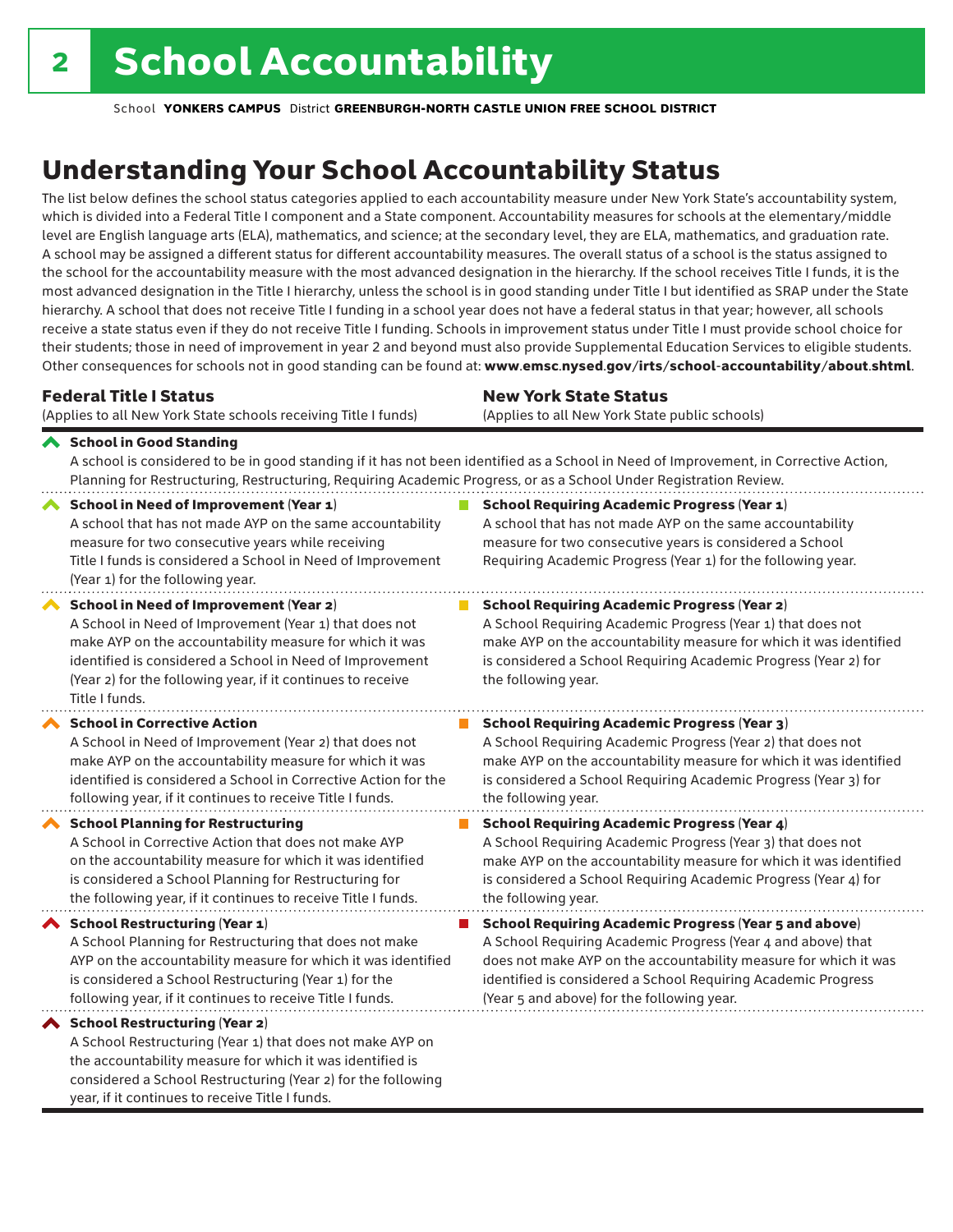# 2 School Accountability

School **YONKERS CAMPUS** District **GREENBURGH-NORTH CASTLE UNION FREE SCHOOL DISTRICT**

### Summary

| <b>Overall Accountability</b><br>Status (2006-07) | <b>Good Standing</b> |                                |                        |  |  |  |
|---------------------------------------------------|----------------------|--------------------------------|------------------------|--|--|--|
|                                                   |                      | <b>Elementary/Middle Level</b> | <b>Secondary Level</b> |  |  |  |
|                                                   | ELA                  | Good Standing                  | ELA                    |  |  |  |
|                                                   | Math                 | Good Standing                  | Math                   |  |  |  |
|                                                   | Science              |                                | <b>Graduation Rate</b> |  |  |  |
|                                                   |                      |                                |                        |  |  |  |

| <b>Title I Part A Funding</b> | <b>Years the School Received Title I Part A Funding</b> |             |             |  |  |  |
|-------------------------------|---------------------------------------------------------|-------------|-------------|--|--|--|
|                               | $2004 - 05$                                             | $2005 - 06$ | $2006 - 07$ |  |  |  |
|                               | NO                                                      | NO          | NO.         |  |  |  |

#### On which accountability measures did this school make Adequate Yearly Progress (AYP) and which groups made AYP on each measure?

|                                                     | <b>Elementary/Middle Level</b> |                          |           |                              | <b>Secondary Level</b> |                        |  |  |
|-----------------------------------------------------|--------------------------------|--------------------------|-----------|------------------------------|------------------------|------------------------|--|--|
| <b>Student Groups</b>                               | English<br>Language Arts       | Mathematics              | Science   | English<br>Language Arts     | Mathematics            | <b>Graduation Rate</b> |  |  |
| <b>All Students</b>                                 | $V$ SH                         | $\mathbf{V}$ SH          |           |                              |                        |                        |  |  |
| <b>Ethnicity</b>                                    |                                |                          |           |                              |                        |                        |  |  |
| American Indian or Alaska Native                    |                                |                          |           |                              |                        |                        |  |  |
| <b>Black or African American</b>                    |                                |                          |           |                              |                        |                        |  |  |
| Hispanic or Latino                                  |                                |                          |           |                              |                        |                        |  |  |
| Asian or Native Hawaiian/Other Pacific<br>Islander  |                                |                          |           |                              |                        |                        |  |  |
| White                                               |                                | $\overline{\phantom{0}}$ |           | $\qquad \qquad \blacksquare$ |                        |                        |  |  |
| <b>Other Groups</b>                                 |                                |                          |           |                              |                        |                        |  |  |
| <b>Students with Disabilities</b>                   | $\mathbf{V}_{\text{SH}}$       | $V_{\text{SH}}$          |           |                              |                        |                        |  |  |
| Limited English Proficient                          |                                |                          |           |                              |                        |                        |  |  |
| <b>Economically Disadvantaged</b>                   |                                |                          |           |                              |                        |                        |  |  |
| <b>Student groups making</b><br>AYP in each subject | $\vee$ 2 of 2                  | $\vee$ 2 of 2            | $-0$ of 0 | $-0$ of 0                    | $-0$ of 0              | $-0$ of 0              |  |  |

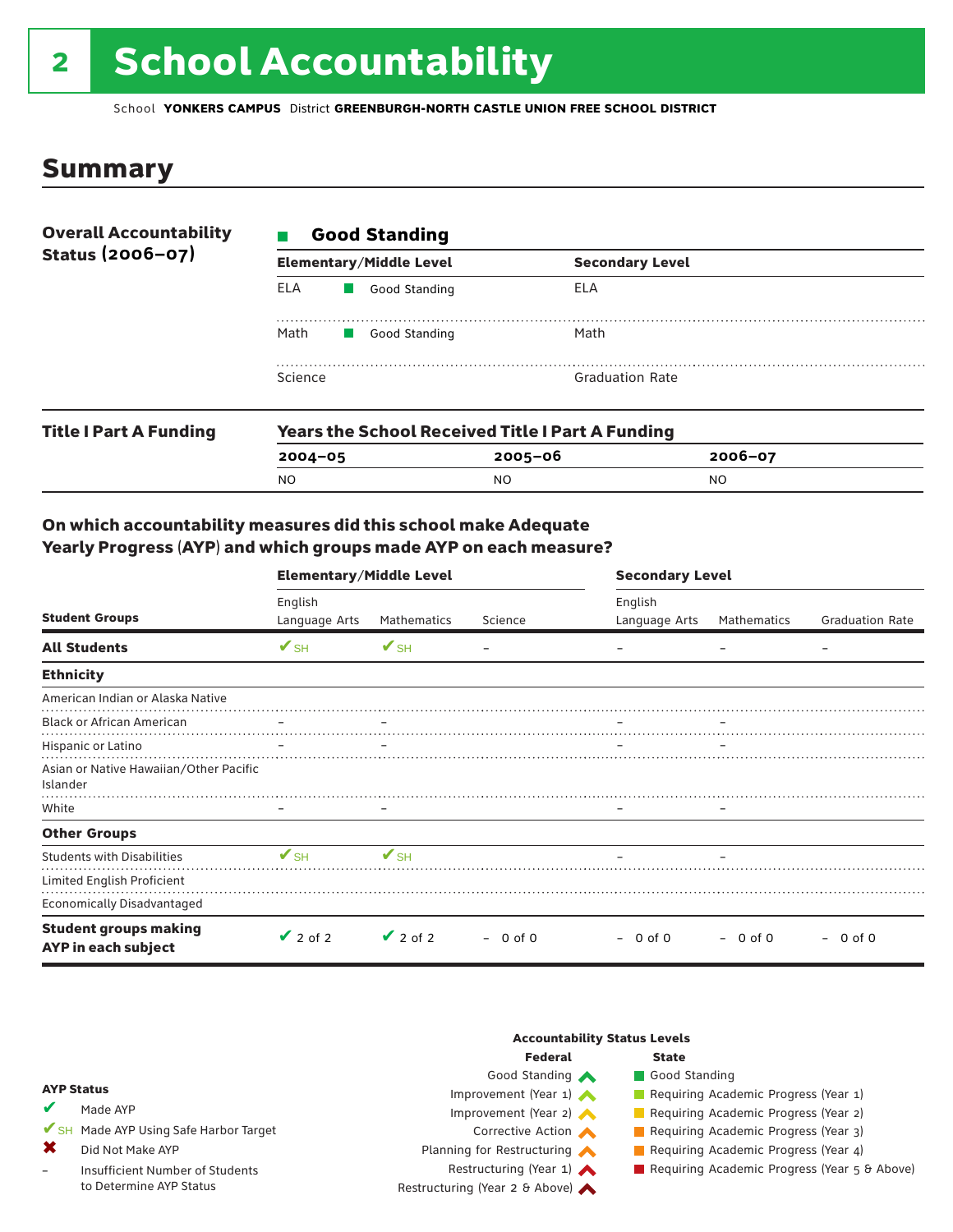## **Elementary/Middle-Level English Language Arts**

| <b>Accountability Status</b><br>for This Subject<br>$(2006 - 07)$ |        | Good Standing                                          |
|-------------------------------------------------------------------|--------|--------------------------------------------------------|
| <b>Accountability Measures</b>                                    | 2 of 2 | Student groups making AYP in English Language Arts     |
|                                                                   | v      | Made AYP                                               |
| <b>Prospective Status</b>                                         |        | This school will be in good standing in 2007-08. [101] |

#### How did students in each accountability group perform on **elementary/middle-level English Language Arts accountability measures?**

|                                                          | Participation <sup>2</sup><br><b>AYP</b> |              | Test Performance <sup>3</sup> |                          |             |           | <b>Performance Objectives</b> |         |
|----------------------------------------------------------|------------------------------------------|--------------|-------------------------------|--------------------------|-------------|-----------|-------------------------------|---------|
| <b>Student Group</b>                                     |                                          | Met          | Percentage                    | Met                      | Performance | Effective | Safe Harbor Target            |         |
| (Total: Continuous Enrollment) <sup>1</sup>              | <b>Status</b>                            | Criterion    | <b>Tested</b>                 | Criterion                | Index       | AMO       | 2005-06                       | 2006-07 |
| All Students (36:33)                                     | $\mathbf{V}_{\text{SH}}$                 | $\equiv$     | $\qquad \qquad$               | $\mathbf{V}_{\text{SH}}$ | 73          | 105       | 20                            | 88      |
| <b>Ethnicity</b>                                         |                                          |              |                               |                          |             |           |                               |         |
| American Indian or Alaska Native<br>(0:0)                |                                          |              |                               |                          |             |           |                               |         |
| <b>Black or African American</b><br>(20:16)              |                                          |              |                               |                          |             |           |                               |         |
| Hispanic or Latino (12:14)                               |                                          |              |                               |                          |             |           |                               |         |
| Asian or Native Hawaiian/Other Pacific<br>Islander (0:0) |                                          |              |                               |                          |             |           |                               |         |
| White (4:3)                                              |                                          |              |                               |                          |             |           |                               |         |
| <b>Other Groups</b>                                      |                                          |              |                               |                          |             |           |                               |         |
| Students with Disabilities <sup>4</sup><br>(36:33)       | $\mathbf{V}_{\text{SH}}$                 |              |                               | $\mathbf{V}_{\text{SH}}$ | 73          | 105       | 20                            | 88      |
| Limited English Proficient<br>(0:0)                      |                                          |              |                               |                          |             |           |                               |         |
| Economically Disadvantaged<br>(0:0)                      |                                          |              |                               |                          |             |           |                               |         |
| <b>Final AYP Determination</b>                           | $\vee$ 2 of 2                            |              |                               |                          |             |           |                               |         |
|                                                          |                                          | <b>NOTES</b> |                               |                          |             |           |                               |         |

|                   |                                                            | These data show the count of students enrolled during the test administration period (used for Participation)<br>followed by the count of continuously enrolled tested students (used for Performance). For accountability calculations,<br>students who were excused from testing for medical reasons are not included in the enrollment count.<br>Groups with fewer than 40 students enrolled during the test administration period are not required to meet<br>the participation criterion. If the participation rate of a group fell below 95 percent in 2005-06, the enrollment |  |  |  |  |
|-------------------|------------------------------------------------------------|--------------------------------------------------------------------------------------------------------------------------------------------------------------------------------------------------------------------------------------------------------------------------------------------------------------------------------------------------------------------------------------------------------------------------------------------------------------------------------------------------------------------------------------------------------------------------------------|--|--|--|--|
| <b>AYP Status</b> |                                                            | shown is the sum of 2004-05 and 2005-06 enrollments and the percent tested is the weighted average<br>of the participation rates over those two years.                                                                                                                                                                                                                                                                                                                                                                                                                               |  |  |  |  |
|                   | Made AYP                                                   | For schools with fewer than 30 continuously enrolled tested students in the All Students group in 2005-06,<br>data for 2004-05 and 2005-06 were combined to determine counts and PIs. For schools with 30 or more                                                                                                                                                                                                                                                                                                                                                                    |  |  |  |  |
|                   | SH Made AYP Using Safe Harbor Target                       | continuously enrolled students in the All Students group in 2005-06, student groups with fewer than 30                                                                                                                                                                                                                                                                                                                                                                                                                                                                               |  |  |  |  |
|                   | Did Not Make AYP                                           | continuously enrolled tested students are not required to meet the performance criterion.<br>If the school failed to make AYP solely because of the performance of students with disabilities, met the 95%                                                                                                                                                                                                                                                                                                                                                                           |  |  |  |  |
|                   | Insufficient Number of Students<br>to Determine AYP Status | participation requirement for this group, and would meet or exceed the AMO for this subject if 34 points were<br>added to the PI, then the school is considered to have made AYP for students with disabilities.                                                                                                                                                                                                                                                                                                                                                                     |  |  |  |  |
|                   |                                                            | where the contract the contract of the contract of the contract of the contract of the contract of the contract of the contract of the contract of the contract of the contract of the contract of the contract of the contrac                                                                                                                                                                                                                                                                                                                                                       |  |  |  |  |

‡ This student group did not make AYP in science; therefore, it did not qualify for Safe Harbor.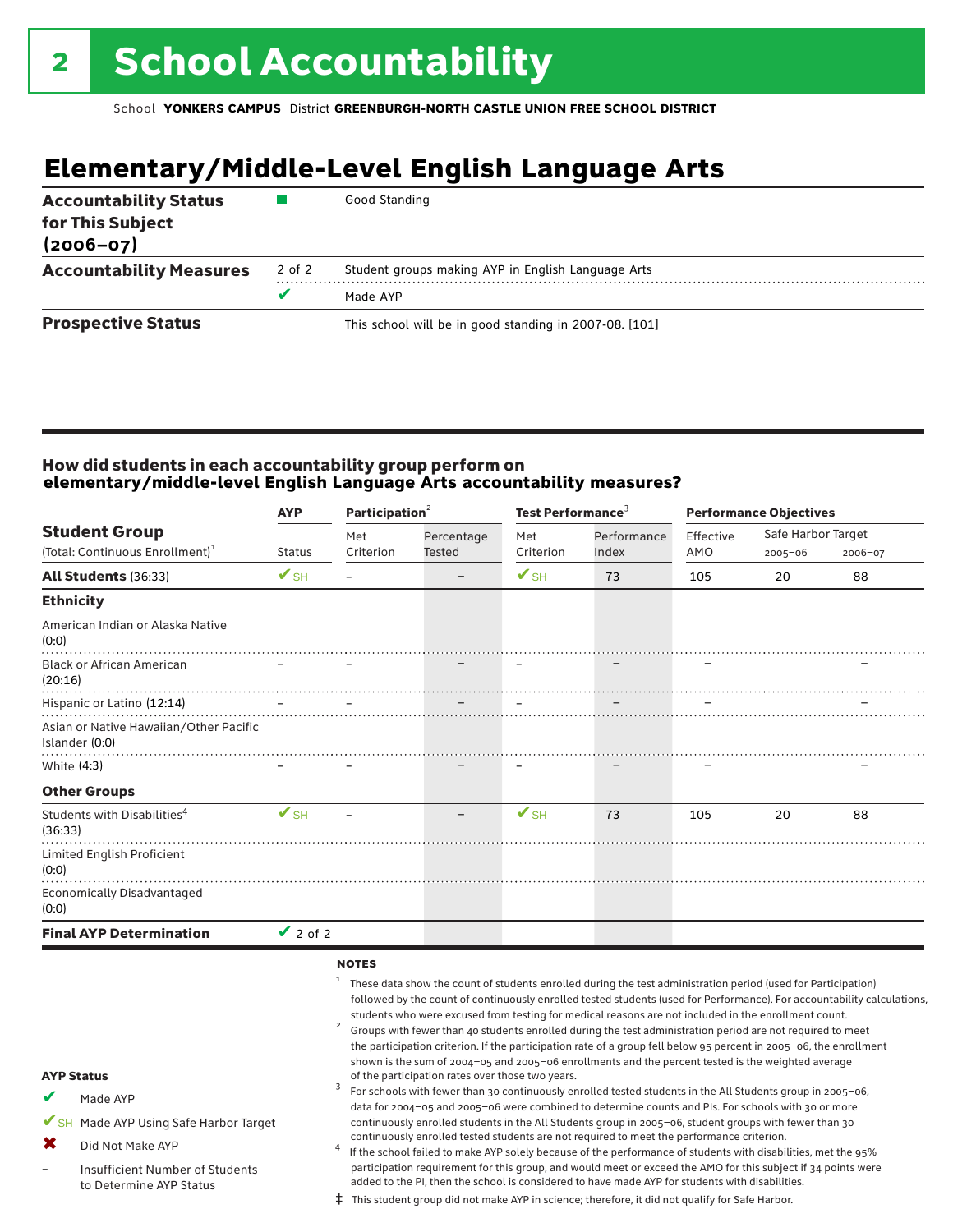## **Elementary/Middle-Level Mathematics**

| <b>Accountability Status</b><br>for This Subject<br>$(2006 - 07)$ |        | Good Standing                                          |  |
|-------------------------------------------------------------------|--------|--------------------------------------------------------|--|
| <b>Accountability Measures</b>                                    | 2 of 2 | Student groups making AYP in Mathematics               |  |
|                                                                   |        | Made AYP                                               |  |
| <b>Prospective Status</b>                                         |        | This school will be in good standing in 2007-08. [101] |  |

#### How did students in each accountability group perform on **elementary/middle-level Mathematics accountability measures?**

|                                                                     | <b>AYP</b>               | Participation <sup>2</sup> |                             | Test Performance <sup>3</sup> |                                                                                                                            | <b>Performance Objectives</b> |                                   |         |
|---------------------------------------------------------------------|--------------------------|----------------------------|-----------------------------|-------------------------------|----------------------------------------------------------------------------------------------------------------------------|-------------------------------|-----------------------------------|---------|
| <b>Student Group</b><br>(Total: Continuous Enrollment) <sup>1</sup> | <b>Status</b>            | Met<br>Criterion           | Percentage<br><b>Tested</b> | Met<br>Criterion              | Performance<br>Index                                                                                                       | Effective<br>AMO              | Safe Harbor Target<br>$2005 - 06$ | 2006-07 |
| <b>All Students (39:30)</b>                                         | $\mathbf{V}$ SH          | —                          |                             | $\mathbf{V}_{\text{SH}}$      | 27                                                                                                                         | 69                            | 20                                | 50      |
| <b>Ethnicity</b>                                                    |                          |                            |                             |                               |                                                                                                                            |                               |                                   |         |
| American Indian or Alaska Native<br>(0:0)                           |                          |                            |                             |                               |                                                                                                                            |                               |                                   |         |
| <b>Black or African American</b><br>(20:14)                         |                          |                            |                             |                               |                                                                                                                            |                               |                                   |         |
| Hispanic or Latino (14:13)                                          |                          |                            |                             |                               |                                                                                                                            |                               |                                   |         |
| Asian or Native Hawaiian/Other Pacific<br>Islander (0:0)            |                          |                            |                             |                               |                                                                                                                            |                               |                                   |         |
| White (5:3)                                                         |                          |                            |                             | $\qquad \qquad \blacksquare$  |                                                                                                                            |                               |                                   |         |
| <b>Other Groups</b>                                                 |                          |                            |                             |                               |                                                                                                                            |                               |                                   |         |
| Students with Disabilities <sup>4</sup><br>(39:30)                  | $\mathbf{V}_{\text{SH}}$ |                            |                             | $\mathbf{V}_{\text{SH}}$      | 27                                                                                                                         | 69                            | 20                                | 50      |
| Limited English Proficient<br>(0:0)                                 |                          |                            |                             |                               |                                                                                                                            |                               |                                   |         |
| <b>Economically Disadvantaged</b><br>(0:0)                          |                          |                            |                             |                               |                                                                                                                            |                               |                                   |         |
| <b>Final AYP Determination</b>                                      | $\vee$ 2 of 2            |                            |                             |                               |                                                                                                                            |                               |                                   |         |
|                                                                     |                          | <b>NOTES</b>               |                             |                               | <sup>1</sup> These data show the count of students enrolled during the test administration period (used for Participation) |                               |                                   |         |

|                   |                                                            | followed by the count of continuously enrolled tested students (used for Performance). For accountability calculations,                                                                                          |  |  |  |  |
|-------------------|------------------------------------------------------------|------------------------------------------------------------------------------------------------------------------------------------------------------------------------------------------------------------------|--|--|--|--|
|                   |                                                            | students who were excused from testing for medical reasons are not included in the enrollment count.                                                                                                             |  |  |  |  |
|                   |                                                            | Groups with fewer than 40 students enrolled during the test administration period are not required to meet                                                                                                       |  |  |  |  |
|                   |                                                            | the participation criterion. If the participation rate of a group fell below 95 percent in 2005-06, the enrollment                                                                                               |  |  |  |  |
| <b>AYP Status</b> |                                                            | shown is the sum of 2004-05 and 2005-06 enrollments and the percent tested is the weighted average<br>of the participation rates over those two years.                                                           |  |  |  |  |
| V                 | Made AYP                                                   | For schools with fewer than 30 continuously enrolled tested students in the All Students group in 2005-06,                                                                                                       |  |  |  |  |
|                   |                                                            | data for 2004-05 and 2005-06 were combined to determine counts and PIs. For schools with 30 or more                                                                                                              |  |  |  |  |
|                   | SH Made AYP Using Safe Harbor Target                       | continuously enrolled students in the All Students group in 2005-06, student groups with fewer than 30                                                                                                           |  |  |  |  |
| X                 | Did Not Make AYP                                           | continuously enrolled tested students are not required to meet the performance criterion.                                                                                                                        |  |  |  |  |
|                   |                                                            | If the school failed to make AYP solely because of the performance of students with disabilities, met the 95%                                                                                                    |  |  |  |  |
| —                 | Insufficient Number of Students<br>to Determine AYP Status | participation requirement for this group, and would meet or exceed the AMO for this subject if 34 points were<br>added to the PI, then the school is considered to have made AYP for students with disabilities. |  |  |  |  |
|                   |                                                            | $\ddagger$ This student group did not make AYP in science; therefore, it did not qualify for Safe Harbor.                                                                                                        |  |  |  |  |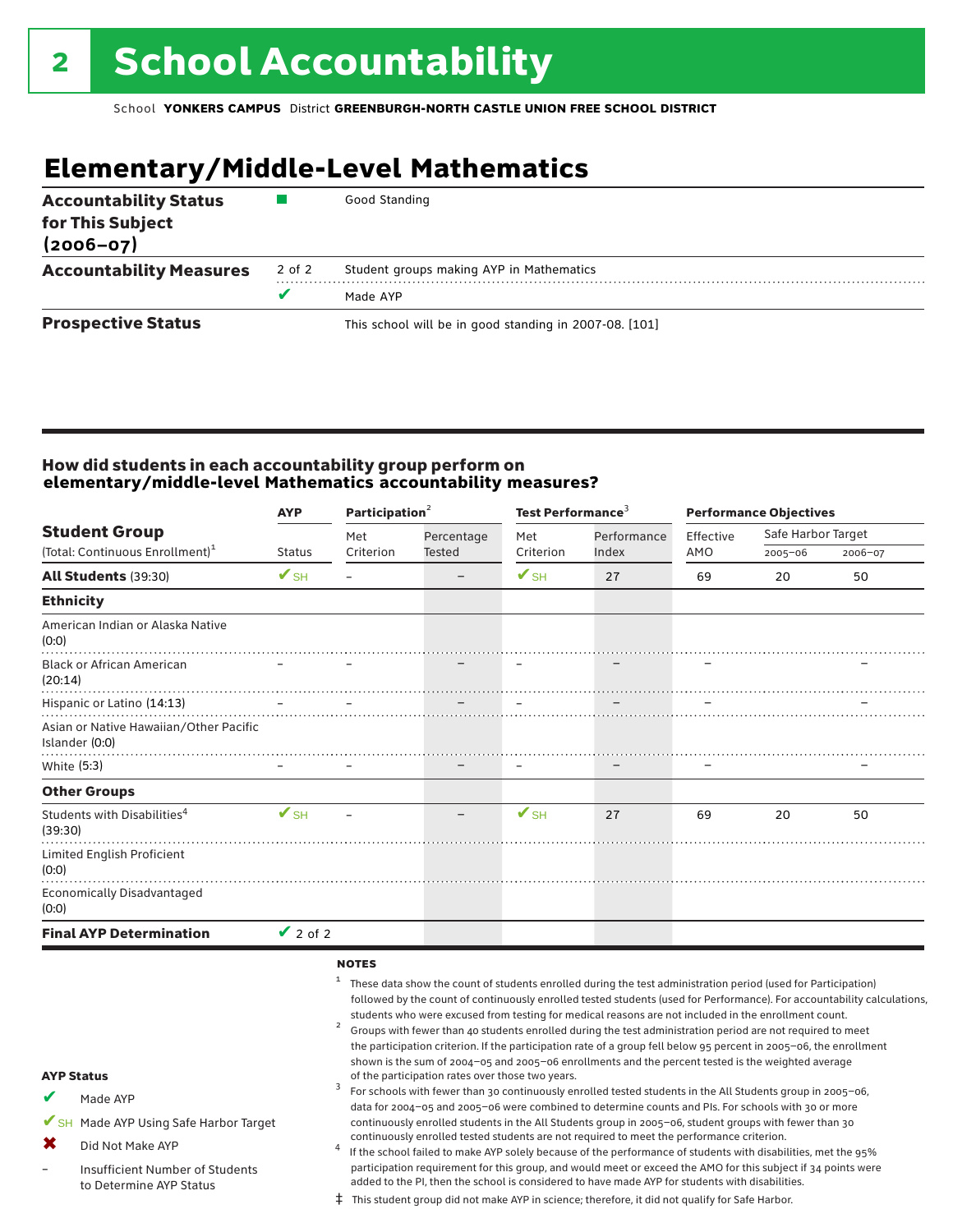## Elementary/Middle-Level Science

| <b>Accountability Status</b><br>for This Subject<br>$(2006 - 07)$ |        |                                      |  |
|-------------------------------------------------------------------|--------|--------------------------------------|--|
| <b>Accountability Measures</b>                                    | 0 of 0 | Student groups making AYP in Science |  |
|                                                                   | -      |                                      |  |
| <b>Prospective Status</b>                                         |        |                                      |  |

#### How did students in each accountability group perform on elementary/middle-level science accountability measures?

|                                                          | <b>AYP</b> |                      | Participation <sup>2</sup> |               | Test Performance <sup>3</sup> |             | <b>Performance Objectives</b> |                 |  |
|----------------------------------------------------------|------------|----------------------|----------------------------|---------------|-------------------------------|-------------|-------------------------------|-----------------|--|
| <b>Student Group</b>                                     |            | Safe Harbor          | Met                        | Percentage    | Met                           | Performance | State                         | Progress Target |  |
| (Total: Continuous Enrollment) <sup>1</sup>              |            | Status Qualification | Criterion                  | <b>Tested</b> | Criterion                     | Index       | Standard                      | 2005-06 2006-07 |  |
| All Students (26:23)                                     |            |                      |                            |               |                               |             |                               |                 |  |
| <b>Ethnicity</b>                                         |            |                      |                            |               |                               |             |                               |                 |  |
| American Indian or Alaska Native<br>(0:0)                |            |                      |                            |               |                               |             |                               |                 |  |
| <b>Black or African American</b><br>(13:11)              |            |                      |                            |               |                               |             |                               |                 |  |
| Hispanic or Latino (9:9)                                 |            |                      |                            |               |                               |             |                               |                 |  |
| Asian or Native Hawaiian/Other Pacific<br>Islander (0:0) |            |                      |                            |               |                               |             |                               |                 |  |
| White (4:3)                                              |            |                      |                            |               |                               |             |                               |                 |  |
| <b>Other Groups</b>                                      |            |                      |                            |               |                               |             |                               |                 |  |
| <b>Students with Disabilities</b><br>(26:23)             |            |                      |                            |               |                               |             |                               |                 |  |
| Limited English Proficient<br>(0:0)                      |            |                      |                            |               |                               |             |                               |                 |  |
| Economically Disadvantaged<br>(0:0)                      |            |                      |                            |               |                               |             |                               |                 |  |
| <b>Final AYP Determination</b>                           | $-0$ of 0  |                      |                            |               |                               |             |                               |                 |  |

#### **NOTES**

#### <sup>1</sup> These data show the count of students enrolled during the test administration period (used for Participation) followed by the count of continuously enrolled tested students (used for Performance). For accountability calculations,

- students who were excused from testing for medical reasons are not included in the enrollment count. <sup>2</sup> Groups with fewer than <sup>40</sup> students enrolled during the test administration period are not required to meet the participation criterion. If the participation rate of a group fell below 80 percent in 2005–06, the enrollment shown is the sum of 2004–05 and 2005–06 enrollments and the percent tested is the weighted average of the
- participation rates over those two years.<br><sup>3</sup> Groups with fewer than 30 continuously enrolled tested students are not required to meet the performance criterion. For schools with fewer than 30 continuously enrolled tested students in 2005–06, data for 2004–05 and 2005–06 were combined to determine counts and performance indices.

#### AYP Status

- Made AYP ✔
- ✔SH Made AYP Using Safe Harbor Target
- Did Not Make AYP  $\bm{x}$
- Insufficient Number of Students to Determine AYP Status –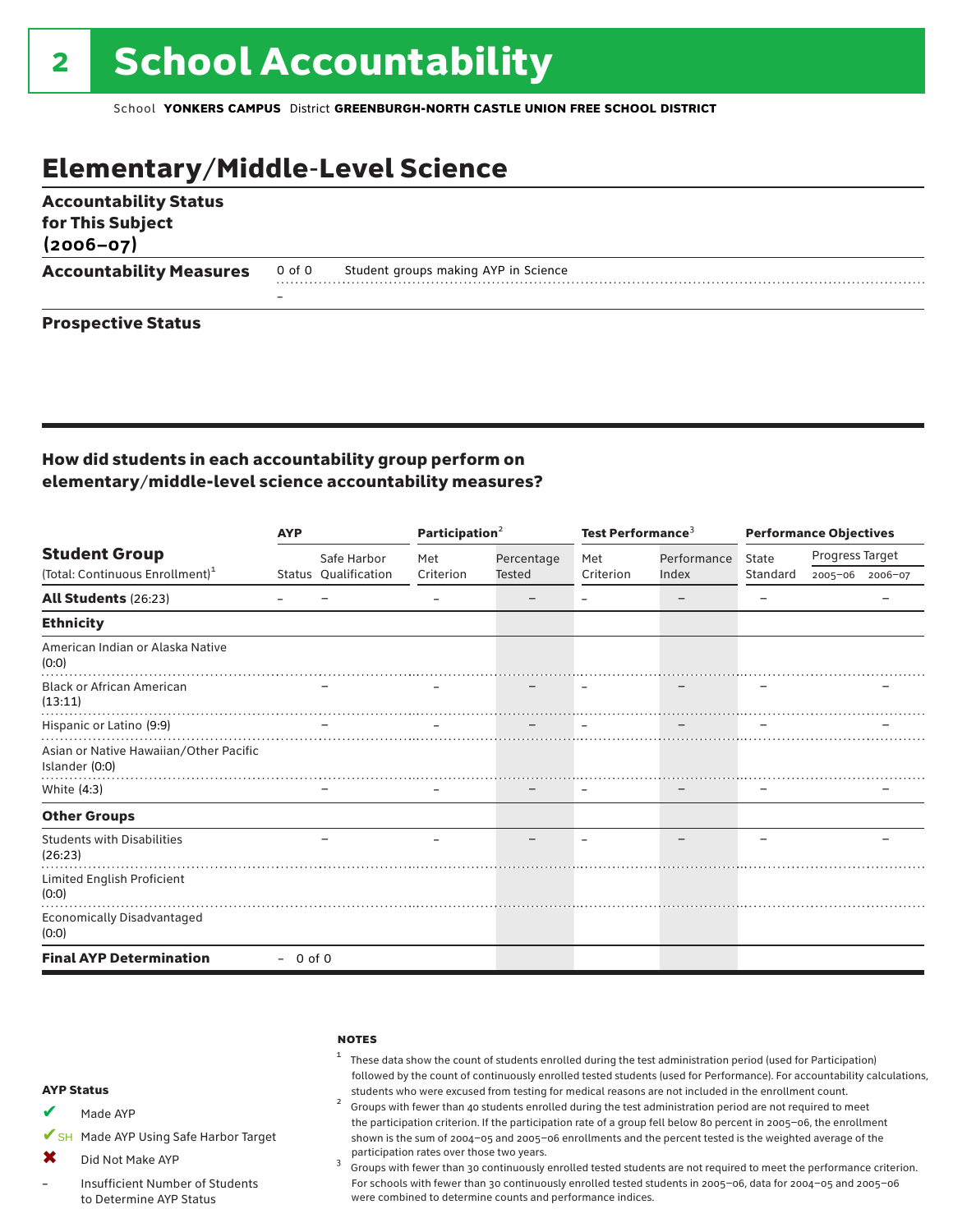## **Secondary-Level English Language Arts**

| <b>Accountability Status</b><br>for This Subject<br>$(2006 - 07)$ |        |                                                    |
|-------------------------------------------------------------------|--------|----------------------------------------------------|
| <b>Accountability Measures</b>                                    | 0 of 0 | Student groups making AYP in English Language Arts |
|                                                                   | -      |                                                    |
| <b>Prospective Status</b>                                         |        |                                                    |

#### How did students in each accountability group perform on **secondary-level English Language Arts accountability measures?**

|                                                          | <b>AYP</b>    | Participation $2$ |            | Test Performance <sup>3</sup> |             | <b>Performance Objectives</b> |                    |         |
|----------------------------------------------------------|---------------|-------------------|------------|-------------------------------|-------------|-------------------------------|--------------------|---------|
| <b>Student Group</b>                                     |               | Met               | Percentage | Met                           | Performance | Effective                     | Safe Harbor Target |         |
| (12th Graders: 2002 Cohort) <sup>1</sup>                 | <b>Status</b> | Criterion         | Tested     | Criterion                     | Index       | AMO                           | $2005 - 06$        | 2006-07 |
| <b>All Students (22:22)</b>                              |               |                   |            |                               |             |                               |                    |         |
| <b>Ethnicity</b>                                         |               |                   |            |                               |             |                               |                    |         |
| American Indian or Alaska Native<br>(0:0)                |               |                   |            |                               |             |                               |                    |         |
| <b>Black or African American</b><br>(17:15)              |               |                   |            |                               |             |                               |                    |         |
| Hispanic or Latino (3:5)                                 |               |                   |            |                               |             |                               |                    |         |
| Asian or Native Hawaiian/Other Pacific<br>Islander (0:0) |               |                   |            |                               |             |                               |                    |         |
| White (2:2)                                              |               |                   |            | $\qquad \qquad \blacksquare$  |             |                               |                    |         |
| <b>Other Groups</b>                                      |               |                   |            |                               |             |                               |                    |         |
| <b>Students with Disabilities</b><br>(22:22)             |               |                   |            |                               |             |                               |                    |         |
| Limited English Proficient<br>(0:0)                      |               |                   |            |                               |             |                               |                    |         |
| Economically Disadvantaged<br>(0:0)                      |               |                   |            |                               |             |                               |                    |         |
| <b>Final AYP Determination</b>                           | $-0$ of 0     |                   |            |                               |             |                               |                    |         |

#### **NOTES**

 $1$  These data show the count of 12th graders in 2005-06 (used for Participation) followed by the count of students in the 2002 cohort (used for Performance).<br><sup>2</sup> Groups with fewer than 40 students in the 12th grade are not required to meet the participation criterion.

#### AYP Status

Made AYP ✔

✔SH Made AYP Using Safe Harbor Target

Did Not Make AYP  $\mathbf x$ 

Insufficient Number of Students to Determine AYP Status –

those two years.  $3$  For schools with fewer than 30 students in the 2002 cohort, data for 2001 and 2002 cohort members were combined to determine counts and PIs. For schools with 30 or more students in the 2002 cohort in the All Students group, groups with fewer than 30 students in the 2002 cohort are not required to meet the performance criterion.

If the participation rate of a group fell below 95 percent in 2005–06, the enrollment shown is the sum of the 2004–05 and 2005–06 Grade 12 enrollments and the percent tested is the weighted average of the participation rates over

‡ This student group did not make AYP in graduation rate; therefore, it did not qualify for Safe Harbor.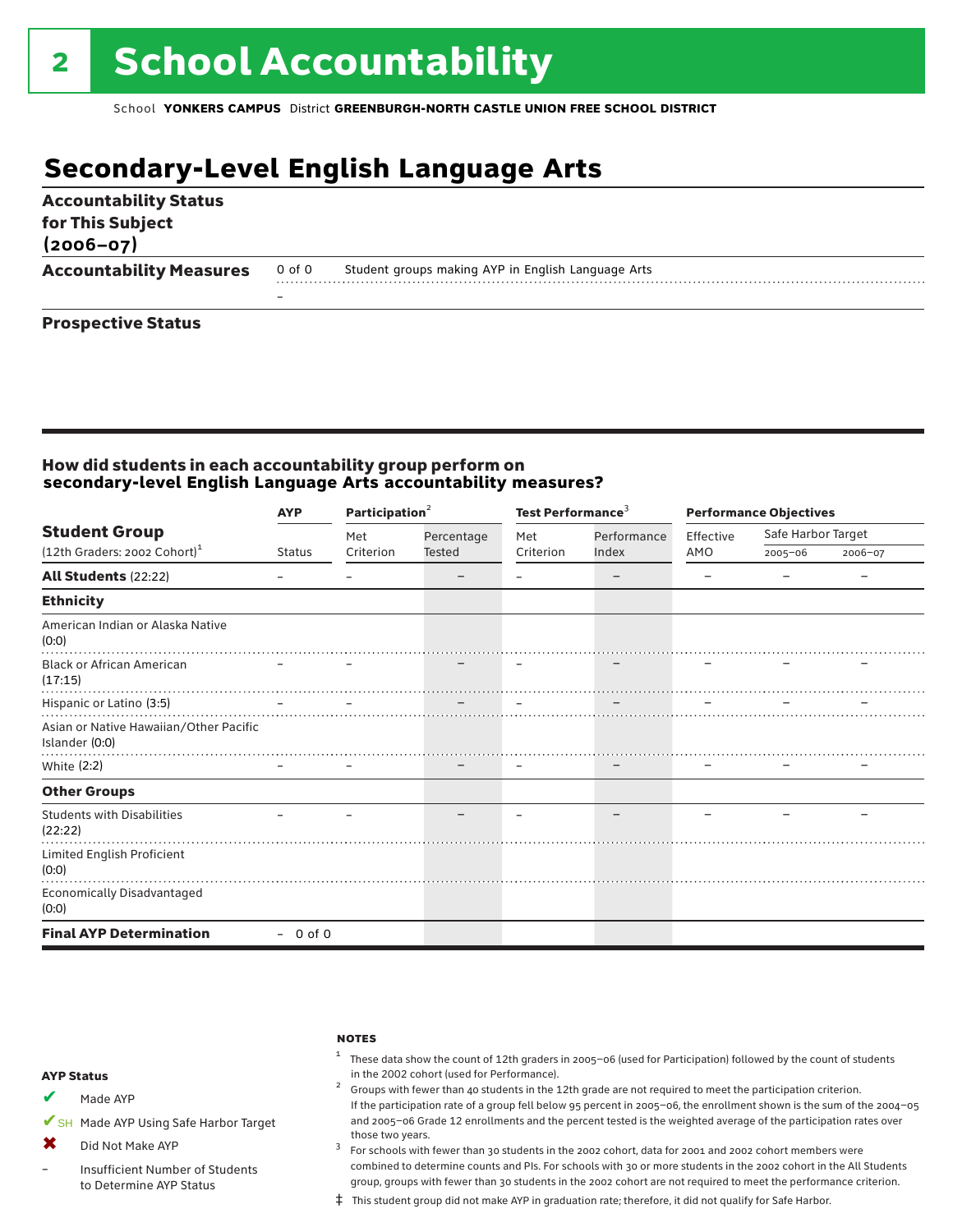## **Secondary-Level Mathematics**

| <b>Accountability Status</b><br>for This Subject<br>$(2006 - 07)$ |        |                                          |
|-------------------------------------------------------------------|--------|------------------------------------------|
| <b>Accountability Measures</b>                                    | 0 of 0 | Student groups making AYP in Mathematics |
|                                                                   |        |                                          |
| <b>Prospective Status</b>                                         |        |                                          |

#### How did students in each accountability group perform on **secondary-level Mathematics accountability measures?**

|                                                          | <b>AYP</b>    | Participation $2$ |            | Test Performance <sup>3</sup> |             | <b>Performance Objectives</b> |                    |         |
|----------------------------------------------------------|---------------|-------------------|------------|-------------------------------|-------------|-------------------------------|--------------------|---------|
| <b>Student Group</b>                                     |               | Met               | Percentage | Met                           | Performance | Effective                     | Safe Harbor Target |         |
| (12th Graders: 2002 Cohort) <sup>1</sup>                 | <b>Status</b> | Criterion         | Tested     | Criterion                     | Index       | AMO                           | $2005 - 06$        | 2006-07 |
| <b>All Students (22:22)</b>                              |               |                   |            |                               |             |                               |                    |         |
| <b>Ethnicity</b>                                         |               |                   |            |                               |             |                               |                    |         |
| American Indian or Alaska Native<br>(0:0)                |               |                   |            |                               |             |                               |                    |         |
| <b>Black or African American</b><br>(17:15)              |               |                   |            |                               |             |                               |                    |         |
| Hispanic or Latino (3:5)                                 |               |                   |            |                               |             |                               |                    |         |
| Asian or Native Hawaiian/Other Pacific<br>Islander (0:0) |               |                   |            |                               |             |                               |                    |         |
| White (2:2)                                              |               |                   |            | $\qquad \qquad \blacksquare$  |             |                               |                    |         |
| <b>Other Groups</b>                                      |               |                   |            |                               |             |                               |                    |         |
| <b>Students with Disabilities</b><br>(22:22)             |               |                   |            |                               |             |                               |                    |         |
| Limited English Proficient<br>(0:0)                      |               |                   |            |                               |             |                               |                    |         |
| Economically Disadvantaged<br>(0:0)                      |               |                   |            |                               |             |                               |                    |         |
| <b>Final AYP Determination</b>                           | $-0$ of 0     |                   |            |                               |             |                               |                    |         |

#### **NOTES**

 $1$  These data show the count of 12th graders in 2005-06 (used for Participation) followed by the count of students in the 2002 cohort (used for Performance).<br><sup>2</sup> Groups with fewer than 40 students in the 12th grade are not required to meet the participation criterion.

#### AYP Status

Made AYP ✔

✔SH Made AYP Using Safe Harbor Target

Did Not Make AYP ✖

Insufficient Number of Students to Determine AYP Status –

those two years.  $3$  For schools with fewer than 30 students in the 2002 cohort, data for 2001 and 2002 cohort members were combined to determine counts and PIs. For schools with 30 or more students in the 2002 cohort in the All Students group, groups with fewer than 30 students in the 2002 cohort are not required to meet the performance criterion.

If the participation rate of a group fell below 95 percent in 2005–06, the enrollment shown is the sum of the 2004–05 and 2005–06 Grade 12 enrollments and the percent tested is the weighted average of the participation rates over

‡ This student group did not make AYP in graduation rate; therefore, it did not qualify for Safe Harbor.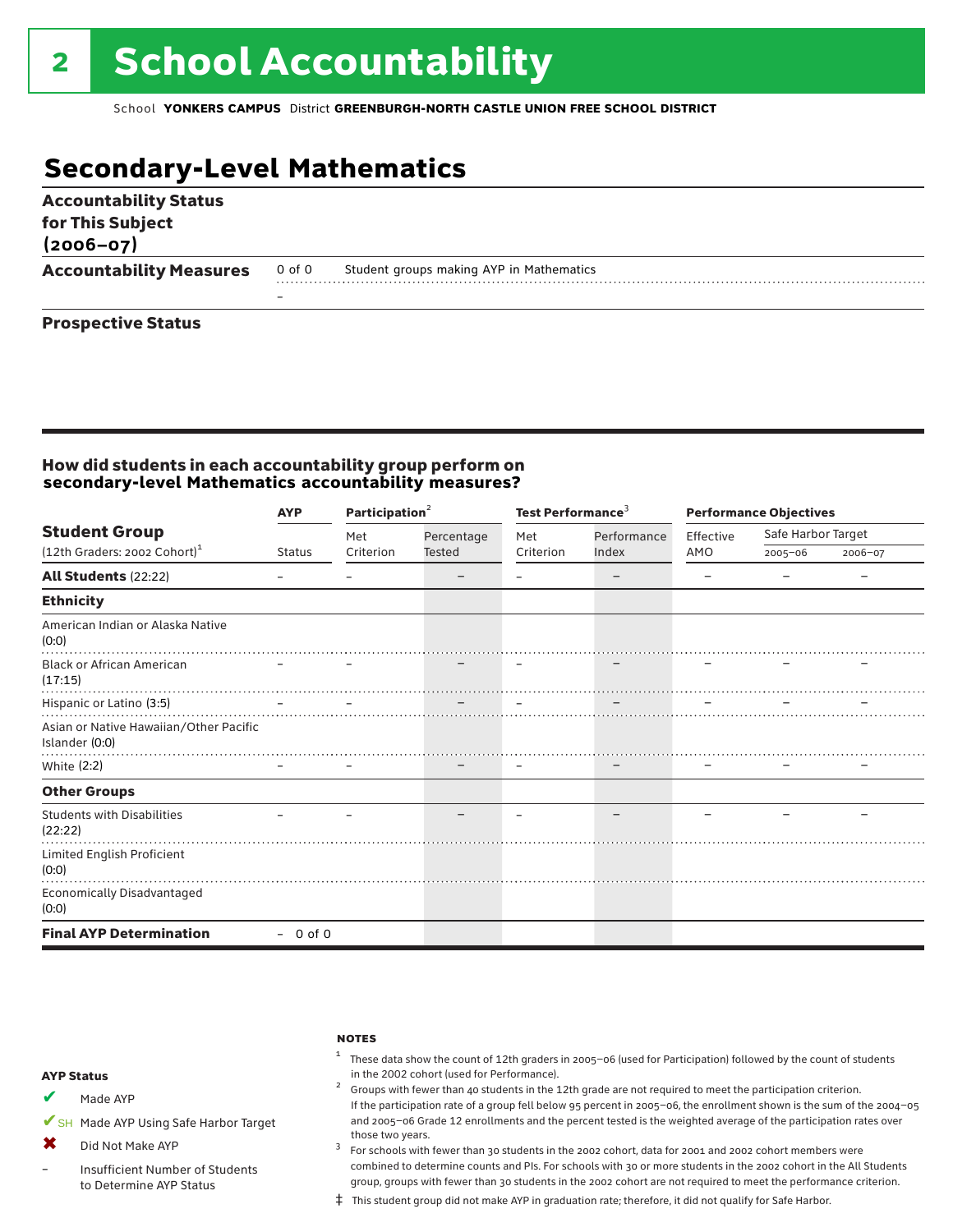# 2 School Accountability

School **YONKERS CAMPUS** District **GREENBURGH-NORTH CASTLE UNION FREE SCHOOL DISTRICT**

### Graduation Rate

| <b>Accountability Status</b><br>for This Indicator<br>$(2006 - 07)$ |        |                                              |
|---------------------------------------------------------------------|--------|----------------------------------------------|
| <b>Accountability Measures</b>                                      | 0 of 0 | Student groups making AYP in Graduation Rate |
|                                                                     |        |                                              |
| <b>Prospective Status</b>                                           |        |                                              |

#### How did students in each accountability group perform on graduation rate accountability measures?

|                                                           |            | <b>Graduation</b> |                   | <b>Objectives</b> |                 |         |  |
|-----------------------------------------------------------|------------|-------------------|-------------------|-------------------|-----------------|---------|--|
| <b>Student Group</b>                                      |            | Met               | Graduation        | State             | Progress Target |         |  |
| (Cohort Count) <sup>1</sup>                               | <b>AYP</b> | Criterion         | Rate <sup>2</sup> | Standard          | 2005-06         | 2006-07 |  |
| <b>All Students (24)</b>                                  |            |                   |                   |                   |                 |         |  |
| <b>Ethnicity</b>                                          |            |                   |                   |                   |                 |         |  |
| American Indian or<br>Alaska Native (0)                   |            |                   |                   |                   |                 |         |  |
| <b>Black or African</b><br>American (18)                  |            |                   |                   |                   |                 |         |  |
| Hispanic or<br>Latino (5)                                 |            |                   |                   |                   |                 |         |  |
| Asian or Native<br>Hawaiian/Other<br>Pacific Islander (0) |            |                   |                   |                   |                 |         |  |
| White (1)                                                 |            |                   |                   |                   |                 |         |  |
| <b>Other Groups</b>                                       |            |                   |                   |                   |                 |         |  |
| Students with<br>Disabilities (24)                        |            |                   |                   |                   |                 |         |  |
| Limited English<br>Proficient (0)                         |            |                   |                   |                   |                 |         |  |
| Economically<br>Disadvantaged (0)                         |            |                   |                   |                   |                 |         |  |
| <b>Final AYP</b><br><b>Determination</b>                  |            | $0$ of $0$        |                   |                   |                 |         |  |

#### **NOTES**

<sup>1</sup> Graduation-rate cohort for each year includes all students in the accountability cohort in the previous year plus all students excluded from that accountability cohort solely because they transferred to a high school equivalency preparation program, approved

under Commissioner's Regulations 100.7. <sup>2</sup> Percentage of the 2001 cohort that earned a local or Regents diploma by August 31, 2005.

### Graduation Rate Information

For a school or a district to make AYP in graduation rate, the percentage of 2001 graduation-rate cohort members earning a local or Regents diploma by August 31, 2005 for the "All Students" group must equal or exceed the Graduation-Rate Standard or the Graduation-Rate Progress Target for 2005–06.

The Graduation Rate Standard is the criterion value that represents a minimally satisfactory percentage of cohort members earning a local diploma. The State Graduation-Rate Standard for the 2001 cohort is 55 percent. The Commissioner may raise the Graduation-Rate Standard at his discretion in future years.

The 2005–06 Graduation-Rate Progress Target is calculated by adding one point to the percentage of the 2000 cohort earning a local or Regents diploma by August 31, 2004. The 2006–07 Graduation-Rate Progress Target is calculated by adding one point to the percentage of the 2001 cohort earning a local or Regents diploma by August 31, 2005. This target is provided for each group whose percentage earning a local or Regents diploma by August 31, 2005 is below the Graduation-Rate Standard in 2005–06 (55%). Groups with fewer than 30 cohort members are not subject to this criterion.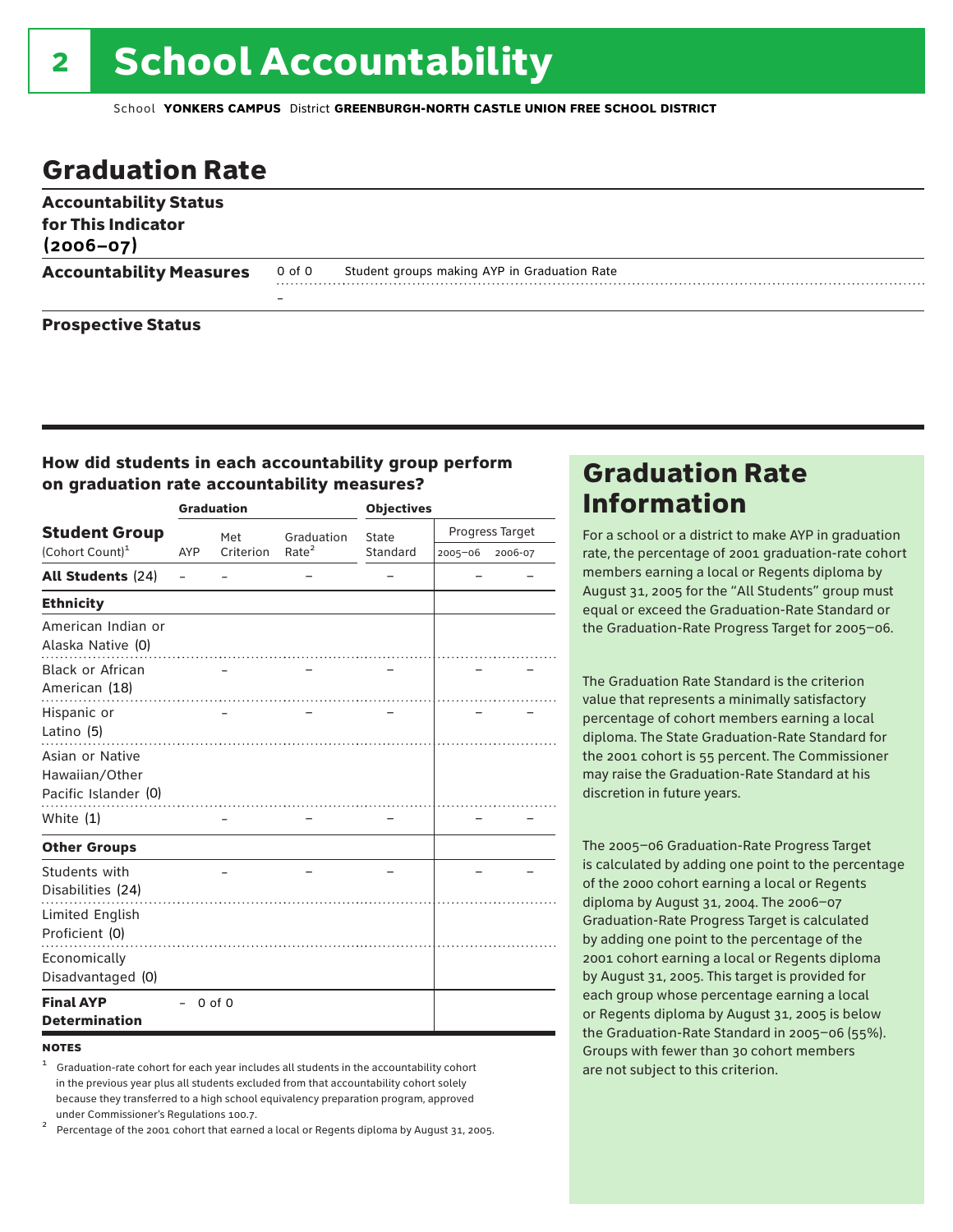### Summary of 2005–06 School Performance

Performance on the State assessments in English language arts, mathematics, and science at the elementary and middle levels is reported in terms of mean scores and the percentage of tested students scoring at or above Level 2, Level 3, and Level 4. Performance on the State assessments in ELA and mathematics at the secondary level is reported in terms of the percentage of students in a cohort scoring at these levels.

|                              |                                         | Percentage of students that<br>scored at or above Level 3 |                | Total<br>Tested |
|------------------------------|-----------------------------------------|-----------------------------------------------------------|----------------|-----------------|
| <b>English Language Arts</b> | 0%                                      | 50%                                                       | 100%           |                 |
| Grade 7                      | 0%                                      |                                                           |                | 5               |
| Grade 8                      | 11%                                     |                                                           |                | 18              |
| <b>Mathematics</b>           |                                         |                                                           |                |                 |
| Grade 7                      | $0\%$                                   |                                                           |                | 8               |
| Grade 8                      | $0\%$                                   |                                                           |                | 23              |
| <b>Science</b>               |                                         |                                                           |                |                 |
| Grade 8                      | 26%                                     |                                                           |                | 19              |
|                              |                                         | Percentage of students that<br>scored at or above Level 3 |                | 2002<br>Cohort  |
| <b>Secondary Level</b>       | 0%                                      | 50%                                                       | 100%           |                 |
| English                      | 8%                                      |                                                           |                | 13              |
| <b>Mathematics</b>           | 8%                                      |                                                           |                | 13              |
|                              | Percentage of students<br>who graduated |                                                           | 2002<br>Cohort |                 |
| <b>Graduation Rate</b>       | 0%                                      | 50%                                                       | 100%           |                 |
| 2002 Cohort                  | 31%                                     |                                                           |                | 13              |

#### About the Performance Level Descriptors

#### Level 1: Not Meeting Learning Standards.

Student performance does not demonstrate an understanding of the content expected in the subject and grade level.

#### Level 2: Partially Meeting Learning Standards.

Student performance demonstrates a partial understanding of the content expected in the subject and grade level.

#### Level 3: Meeting Learning Standards.

Student performance demonstrates an understanding of the content expected in the subject and grade level.

#### Level 4: Meeting Learning Standards with Distinction.

Student performance demonstrates a thorough understanding of the content expected in the subject and grade level.

#### How are Need/Resource Capacity (N/RC) categories determined?

Districts are divided into high, average, and low need categories based on their ability to meet the special needs of their students with local resources. Districts in the high need category are subdivided into four categories based on enrollment size and, in some cases, number of students per square mile. More information about the categories can be found in the *Report to the Governor and the Legislature on the Educational Status of the State's Schools* at www.emsc.nysed.gov/irts.

In this section, this school's performance is compared with that of similar schools.

#### What are Similar Schools?

Within each N/RC category, the Department identifies Similar Schools: schools that serve similar students and have similar resources. Each school report card compares the school's performance with that of similar schools. The following factors are considered in grouping schools: a) the grade level served by the school and b) rates of student poverty and limited English proficiency. Student poverty levels are indicated by determining the percentage of children in each school who participate in the free-lunch program. By combining these factors, a measure of student need is created and used to place schools into relatively low (lowest quartile), relatively high (highest quartile), and typical (mid-range) groups.

#### This School's Similar Schools Group: **56**

All schools in this group are in institutional school districts. These schools serve special needs students.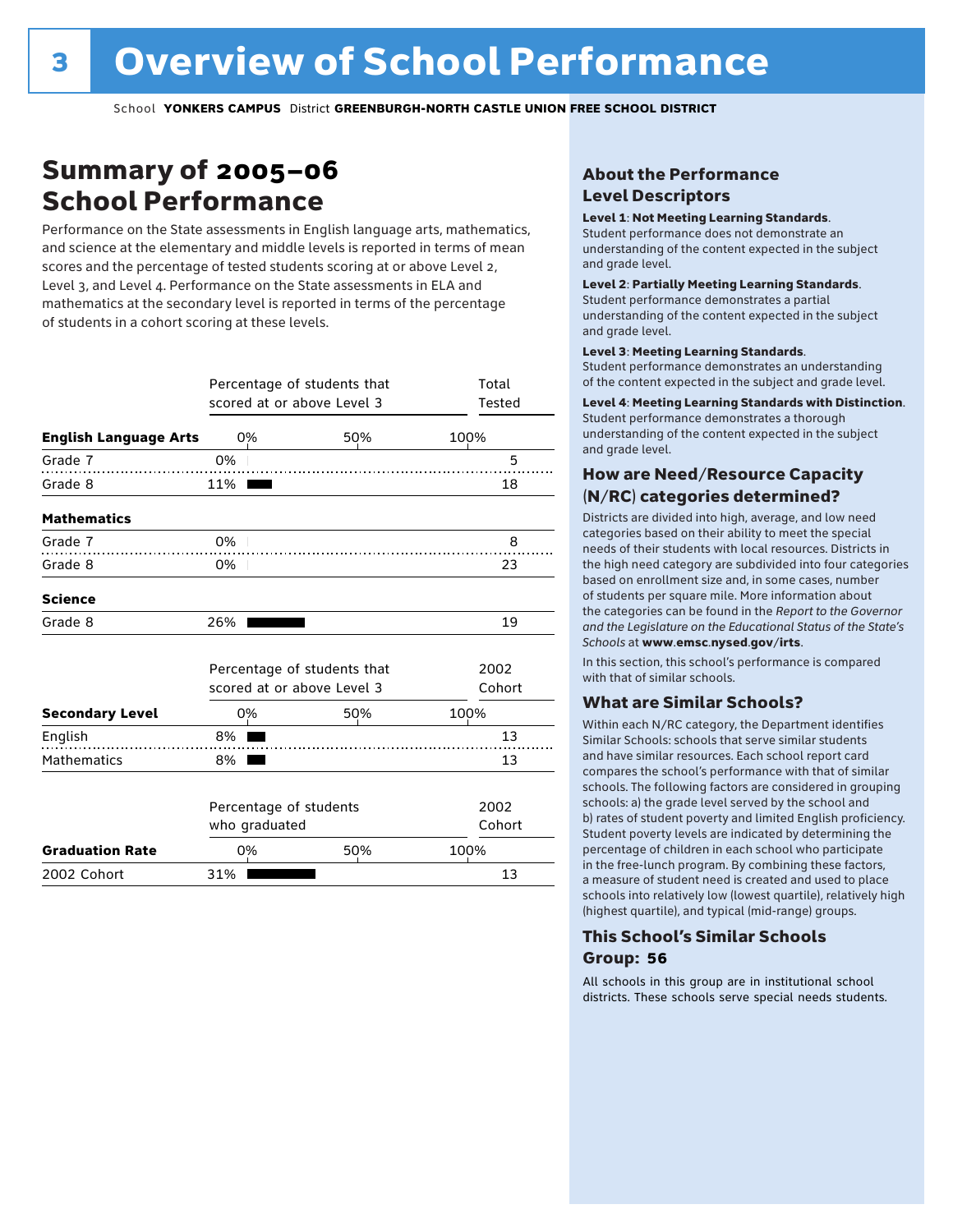## **This School's Results in Grade 7 English Language Arts**

| Percentage scoring at level(s):<br>$2 - 4$<br>600-790<br>Mean Score: 598<br>Range:<br>100%<br>60%<br>3<br>Number of Students:<br>2005-06 School Year<br><b>Results by</b><br>Total<br><b>Student Group</b><br>Tested<br><b>All Students</b><br>5<br>3<br>Female<br>Male<br>$\overline{2}$<br>American Indian or Alaska Native<br>Black or African American<br>$\overline{3}$<br>$\overline{2}$<br>Hispanic or Latino<br>Asian or Native Hawaiian/Other<br>Pacific Islander<br>White<br>Small Group Totals<br>5<br><b>General-Education Students</b><br>Students with Disabilities<br>5<br>English Proficient<br>5<br>Limited English Proficient<br>Economically Disadvantaged<br>5<br>Not Disadvantaged |                                 |          |                | <b>Similar Schools</b> |                                     |                                 |   |
|---------------------------------------------------------------------------------------------------------------------------------------------------------------------------------------------------------------------------------------------------------------------------------------------------------------------------------------------------------------------------------------------------------------------------------------------------------------------------------------------------------------------------------------------------------------------------------------------------------------------------------------------------------------------------------------------------------|---------------------------------|----------|----------------|------------------------|-------------------------------------|---------------------------------|---|
|                                                                                                                                                                                                                                                                                                                                                                                                                                                                                                                                                                                                                                                                                                         |                                 |          |                |                        | Percentage scoring at level(s):     |                                 |   |
|                                                                                                                                                                                                                                                                                                                                                                                                                                                                                                                                                                                                                                                                                                         | $3 - 4$                         | 4        |                | $2 - 4$                | $3 - 4$                             | 4                               |   |
|                                                                                                                                                                                                                                                                                                                                                                                                                                                                                                                                                                                                                                                                                                         | 650-790                         |          | 712-790        |                        |                                     |                                 |   |
|                                                                                                                                                                                                                                                                                                                                                                                                                                                                                                                                                                                                                                                                                                         |                                 |          |                |                        |                                     |                                 |   |
|                                                                                                                                                                                                                                                                                                                                                                                                                                                                                                                                                                                                                                                                                                         |                                 |          |                |                        |                                     |                                 |   |
|                                                                                                                                                                                                                                                                                                                                                                                                                                                                                                                                                                                                                                                                                                         |                                 |          |                | 44%                    |                                     |                                 |   |
|                                                                                                                                                                                                                                                                                                                                                                                                                                                                                                                                                                                                                                                                                                         |                                 |          |                |                        |                                     |                                 |   |
|                                                                                                                                                                                                                                                                                                                                                                                                                                                                                                                                                                                                                                                                                                         | 0%                              | 0%       |                |                        | 7%                                  | 0%                              |   |
|                                                                                                                                                                                                                                                                                                                                                                                                                                                                                                                                                                                                                                                                                                         | $\Omega$                        | $\Omega$ |                |                        |                                     |                                 |   |
|                                                                                                                                                                                                                                                                                                                                                                                                                                                                                                                                                                                                                                                                                                         |                                 |          |                |                        | 2004-05 School Year                 |                                 |   |
|                                                                                                                                                                                                                                                                                                                                                                                                                                                                                                                                                                                                                                                                                                         | Percentage scoring at level(s): |          |                | Total                  |                                     | Percentage scoring at level(s): |   |
|                                                                                                                                                                                                                                                                                                                                                                                                                                                                                                                                                                                                                                                                                                         | $2 - 4$                         | $3 - 4$  | $\overline{4}$ | Tested                 | $2 - 4$                             | $3 - 4$                         | 4 |
|                                                                                                                                                                                                                                                                                                                                                                                                                                                                                                                                                                                                                                                                                                         | 60%                             | 0%       | 0%             |                        |                                     |                                 |   |
|                                                                                                                                                                                                                                                                                                                                                                                                                                                                                                                                                                                                                                                                                                         |                                 |          |                |                        |                                     |                                 |   |
|                                                                                                                                                                                                                                                                                                                                                                                                                                                                                                                                                                                                                                                                                                         |                                 |          |                |                        |                                     |                                 |   |
|                                                                                                                                                                                                                                                                                                                                                                                                                                                                                                                                                                                                                                                                                                         |                                 |          |                |                        |                                     |                                 |   |
|                                                                                                                                                                                                                                                                                                                                                                                                                                                                                                                                                                                                                                                                                                         |                                 |          |                |                        |                                     |                                 |   |
|                                                                                                                                                                                                                                                                                                                                                                                                                                                                                                                                                                                                                                                                                                         |                                 |          |                |                        |                                     |                                 |   |
|                                                                                                                                                                                                                                                                                                                                                                                                                                                                                                                                                                                                                                                                                                         |                                 |          |                |                        |                                     |                                 |   |
|                                                                                                                                                                                                                                                                                                                                                                                                                                                                                                                                                                                                                                                                                                         |                                 |          |                |                        |                                     |                                 |   |
|                                                                                                                                                                                                                                                                                                                                                                                                                                                                                                                                                                                                                                                                                                         |                                 |          |                |                        | This test was not given in 2004-05. |                                 |   |
|                                                                                                                                                                                                                                                                                                                                                                                                                                                                                                                                                                                                                                                                                                         | 60%                             | 0%       | 0%             |                        |                                     |                                 |   |
|                                                                                                                                                                                                                                                                                                                                                                                                                                                                                                                                                                                                                                                                                                         |                                 |          |                |                        |                                     |                                 |   |
|                                                                                                                                                                                                                                                                                                                                                                                                                                                                                                                                                                                                                                                                                                         | 60%                             | 0%       | 0%             |                        |                                     |                                 |   |
|                                                                                                                                                                                                                                                                                                                                                                                                                                                                                                                                                                                                                                                                                                         | 60%                             | 0%       | 0%             |                        |                                     |                                 |   |
|                                                                                                                                                                                                                                                                                                                                                                                                                                                                                                                                                                                                                                                                                                         |                                 |          |                |                        |                                     |                                 |   |
|                                                                                                                                                                                                                                                                                                                                                                                                                                                                                                                                                                                                                                                                                                         |                                 |          |                |                        |                                     |                                 |   |
|                                                                                                                                                                                                                                                                                                                                                                                                                                                                                                                                                                                                                                                                                                         | 60%                             | 0%       | 0%             |                        |                                     |                                 |   |
| Migrant                                                                                                                                                                                                                                                                                                                                                                                                                                                                                                                                                                                                                                                                                                 |                                 |          |                |                        |                                     |                                 |   |
| 5<br>Not Migrant                                                                                                                                                                                                                                                                                                                                                                                                                                                                                                                                                                                                                                                                                        | 60%                             | 0%       | 0%             |                        |                                     |                                 |   |

data for that group and the next smallest group(s) are suppressed to protect the privacy of individual students.

| <b>Other</b>                                        | 2005-06 School Year |                             |         |   | 2004-05 School Year |                                     |         |     |
|-----------------------------------------------------|---------------------|-----------------------------|---------|---|---------------------|-------------------------------------|---------|-----|
| <b>Assessments</b>                                  | Total               | Number scoring at level(s): |         |   | Total               | Number scoring at level(s):         |         |     |
|                                                     | Tested              | $2 - 4$                     | $3 - 4$ | 4 | Tested              | $2 - 4$                             | $3 - 4$ | 4   |
| New York State Alternate Assessment                 |                     |                             |         |   |                     | This test was not given in 2004-05. |         |     |
| (NYSAA): Grade 7 Equivalent                         |                     |                             |         |   |                     |                                     |         |     |
| New York State English as a Second                  |                     |                             |         |   |                     |                                     |         |     |
| Language Achievement Test (NYSESLAT) <sup>+</sup> : |                     |                             |         |   | N/A                 | N/A                                 | N/A     | N/A |
| Grade 7                                             |                     |                             |         |   |                     |                                     |         |     |

† Results in this report are shown for students who took the NYSESLAT in lieu of the New York State Testing Program assessment for accountability purposes.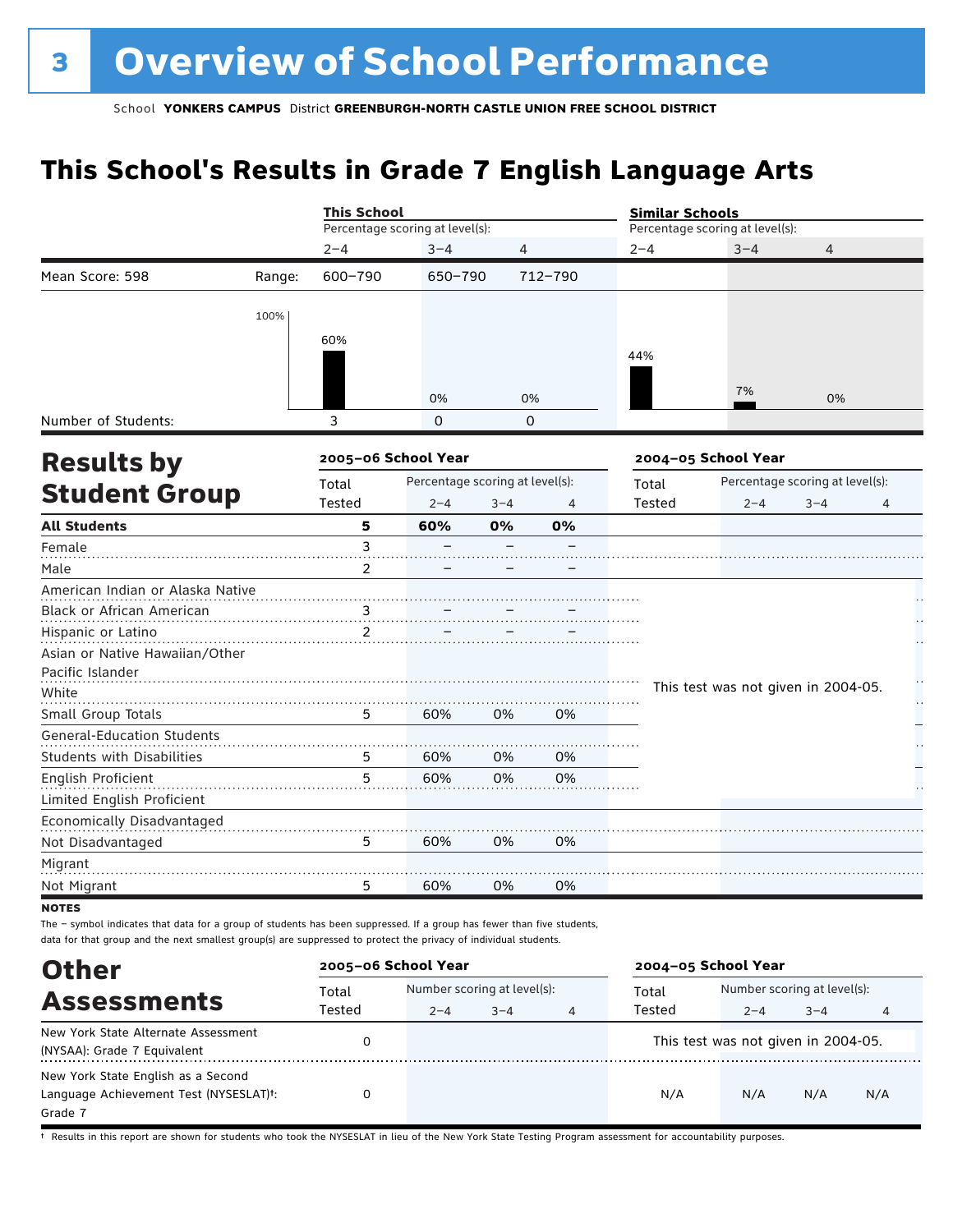## **This School's Results in Grade 7 Mathematics**

|                                   |        | <b>This School</b>  |                                 |                |         | <b>Similar Schools</b> |                                     |                                 |    |  |
|-----------------------------------|--------|---------------------|---------------------------------|----------------|---------|------------------------|-------------------------------------|---------------------------------|----|--|
|                                   |        |                     | Percentage scoring at level(s): |                |         |                        | Percentage scoring at level(s):     |                                 |    |  |
|                                   |        | $2 - 4$             | $3 - 4$                         | $\overline{4}$ |         | $2 - 4$                | $3 - 4$                             | $\overline{4}$                  |    |  |
| Mean Score: 575                   | Range: | 611-800             | 650-800                         |                | 693-800 |                        |                                     |                                 |    |  |
|                                   | 100%   |                     |                                 |                |         |                        |                                     |                                 |    |  |
|                                   |        |                     |                                 |                |         |                        |                                     |                                 |    |  |
|                                   |        | 13%                 | 0%                              | 0%             |         | 25%                    | 4%                                  | 0%                              |    |  |
| Number of Students:               |        | 1                   | $\Omega$                        | $\Omega$       |         |                        |                                     |                                 |    |  |
| <b>Results by</b>                 |        | 2005-06 School Year |                                 |                |         |                        | 2004-05 School Year                 |                                 |    |  |
|                                   |        | Total               | Percentage scoring at level(s): |                |         | Total                  |                                     | Percentage scoring at level(s): |    |  |
| <b>Student Group</b>              |        | Tested              | $2 - 4$                         | $3 - 4$        | 4       | Tested                 | $2 - 4$                             | $3 - 4$                         | 4  |  |
| <b>All Students</b>               |        | 8                   | 13%                             | 0%             | 0%      |                        |                                     |                                 |    |  |
| Female                            |        | 4                   |                                 |                |         |                        |                                     |                                 |    |  |
| Male                              |        | 4                   |                                 |                |         |                        |                                     |                                 |    |  |
| American Indian or Alaska Native  |        |                     |                                 |                |         |                        |                                     |                                 |    |  |
| Black or African American         |        |                     |                                 |                |         |                        |                                     |                                 |    |  |
| Hispanic or Latino                |        | 3                   |                                 |                |         |                        |                                     |                                 |    |  |
| Asian or Native Hawaiian/Other    |        |                     |                                 |                |         |                        |                                     |                                 |    |  |
| Pacific Islander                  |        |                     |                                 |                |         |                        |                                     |                                 | ÷, |  |
| White                             |        | 1                   |                                 |                |         |                        | This test was not given in 2004-05. |                                 | μ, |  |
| Small Group Totals                |        | 8                   | 13%                             | 0%             | 0%      |                        |                                     |                                 |    |  |
| <b>General-Education Students</b> |        |                     |                                 |                |         |                        |                                     |                                 |    |  |
| <b>Students with Disabilities</b> |        | 8                   | 13%                             | 0%             | 0%      |                        |                                     |                                 |    |  |
| English Proficient                |        | 8                   | 13%                             | 0%             | 0%      |                        |                                     |                                 |    |  |
| Limited English Proficient        |        |                     |                                 |                |         |                        |                                     |                                 |    |  |
| Economically Disadvantaged        |        |                     |                                 |                |         |                        |                                     |                                 |    |  |
| Not Disadvantaged                 |        | 8                   | 13%                             | 0%             | 0%      |                        |                                     |                                 |    |  |
| Migrant                           |        |                     |                                 |                |         |                        |                                     |                                 |    |  |
| Not Migrant                       |        | 8                   | 13%                             | 0%             | 0%      |                        |                                     |                                 |    |  |
| <b>NOTES</b>                      |        |                     |                                 |                |         |                        |                                     |                                 |    |  |

The – symbol indicates that data for a group of students has been suppressed. If a group has fewer than five students, data for that group and the next smallest group(s) are suppressed to protect the privacy of individual students.

| <b>Other</b>                                                       | 2005-06 School Year |                             |         | 2004-05 School Year |        |                                     |      |   |
|--------------------------------------------------------------------|---------------------|-----------------------------|---------|---------------------|--------|-------------------------------------|------|---|
| <b>Assessments</b>                                                 | Total               | Number scoring at level(s): |         |                     | Total  | Number scoring at level(s):         |      |   |
|                                                                    | Tested              | $2 - 4$                     | $3 - 4$ |                     | Tested | $2 - 4$                             | $-4$ | 4 |
| New York State Alternate Assessment<br>(NYSAA): Grade 7 Equivalent |                     |                             |         |                     |        | This test was not given in 2004-05. |      |   |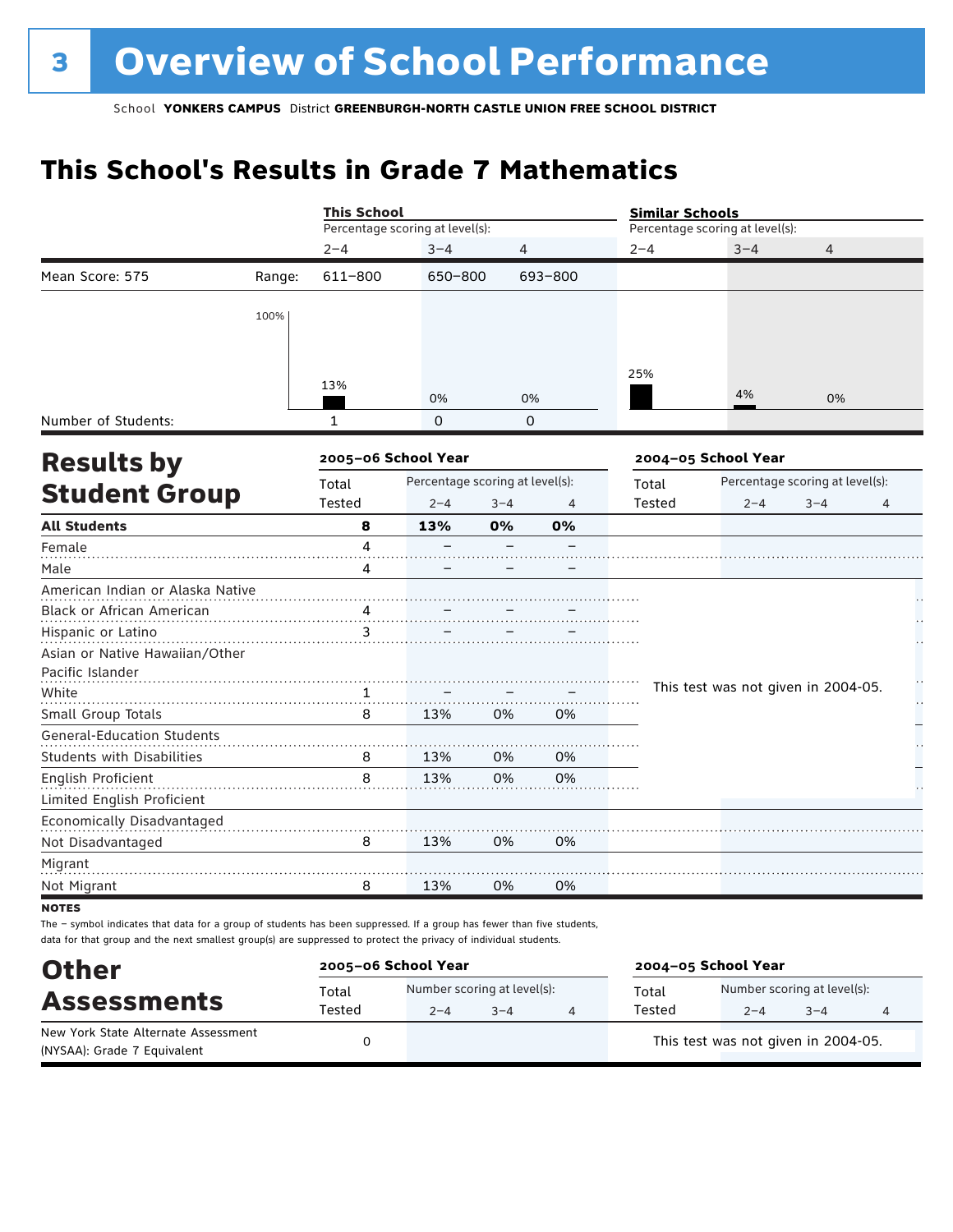## **This School's Results in Grade 8 English Language Arts**

|                                   |        | <b>This School</b>              |                                 |         |          | <b>Similar Schools</b> |                                 |                                                                             |                          |
|-----------------------------------|--------|---------------------------------|---------------------------------|---------|----------|------------------------|---------------------------------|-----------------------------------------------------------------------------|--------------------------|
|                                   |        | Percentage scoring at level(s): |                                 |         |          |                        | Percentage scoring at level(s): |                                                                             |                          |
|                                   |        | $2 - 4$                         | $3 - 4$                         | 4       |          | $2 - 4$                | $3 - 4$                         | 4                                                                           |                          |
| Mean Score: 596                   | Range: | 602-790                         | 650-790                         |         | 715-790  |                        |                                 |                                                                             |                          |
|                                   | 100%   |                                 |                                 |         |          |                        |                                 |                                                                             |                          |
|                                   |        | 56%                             |                                 |         |          | 48%                    |                                 |                                                                             |                          |
|                                   |        |                                 |                                 |         |          |                        |                                 |                                                                             |                          |
|                                   |        |                                 | 11%                             |         | 0%       |                        | 6%                              | 0%                                                                          |                          |
| Number of Students:               |        | 10                              | 2                               |         | $\Omega$ |                        |                                 |                                                                             |                          |
| <b>Results by</b>                 |        | 2005-06 School Year             |                                 |         |          |                        | 2004-05 School Year             |                                                                             |                          |
|                                   |        | Total                           | Percentage scoring at level(s): |         |          | Total                  |                                 | Percentage scoring at level(s):                                             |                          |
| <b>Student Group</b>              |        | Tested                          | $2 - 4$                         | $3 - 4$ | 4        | Tested                 | $2 - 4$                         | $3 - 4$                                                                     | 4                        |
| <b>All Students</b>               |        | 18                              | 56%                             | 11%     | 0%       |                        |                                 |                                                                             |                          |
| Female                            |        | 4                               |                                 |         |          |                        |                                 |                                                                             |                          |
| Male                              |        | 14                              |                                 |         |          |                        |                                 |                                                                             |                          |
| American Indian or Alaska Native  |        |                                 |                                 |         |          |                        |                                 |                                                                             |                          |
| Black or African American         |        | 9                               | 44%                             | 0%      | 0%       |                        |                                 |                                                                             |                          |
| Hispanic or Latino                |        | 6                               |                                 |         |          |                        |                                 | New assessments for elementary-                                             |                          |
| Asian or Native Hawaiian/Other    |        |                                 |                                 |         |          |                        |                                 | and middle-level English language                                           |                          |
| Pacific Islander                  |        |                                 |                                 |         |          |                        | arts and mathematics were       |                                                                             |                          |
| White                             |        | 3                               |                                 |         |          |                        |                                 | administered in 2006. Results from                                          | $\ddot{\phantom{0}}$     |
| Small Group Totals                |        | 9                               | 67%                             | 22%     | 0%       |                        |                                 | these assessments cannot be directly<br>compared to results from previously | $\overline{\phantom{0}}$ |
| <b>General-Education Students</b> |        |                                 |                                 |         |          |                        | administered assessments.       |                                                                             |                          |
| <b>Students with Disabilities</b> |        | 18                              | 56%                             | 11%     | 0%       |                        |                                 |                                                                             |                          |
| English Proficient                |        | 18                              | 56%                             | 11%     | 0%       |                        |                                 |                                                                             |                          |
| Limited English Proficient        |        |                                 |                                 |         |          |                        |                                 |                                                                             |                          |
| Economically Disadvantaged        |        |                                 |                                 |         |          |                        |                                 |                                                                             |                          |
| Not Disadvantaged                 |        | 18                              | 56%                             | 11%     | 0%       |                        |                                 |                                                                             |                          |
| Migrant                           |        |                                 |                                 |         |          |                        |                                 |                                                                             |                          |
| Not Migrant                       |        | 18                              | 56%                             | 11%     | 0%       |                        |                                 |                                                                             |                          |
| <b>NOTES</b>                      |        |                                 |                                 |         |          |                        |                                 |                                                                             |                          |

The – symbol indicates that data for a group of students has been suppressed. If a group has fewer than five students, data for that group and the next smallest group(s) are suppressed to protect the privacy of individual students.

| <b>Other</b>                                                                                         | 2005-06 School Year |         |                                        |   | 2004-05 School Year |         |                                        |  |
|------------------------------------------------------------------------------------------------------|---------------------|---------|----------------------------------------|---|---------------------|---------|----------------------------------------|--|
| <b>Assessments</b>                                                                                   | Total<br>Tested     | $2 - 4$ | Number scoring at level(s):<br>$3 - 4$ | 4 | Total<br>Tested     | $2 - 4$ | Number scoring at level(s):<br>$3 - 4$ |  |
| New York State Alternate Assessment<br>(NYSAA): Grade 8 Equivalent                                   |                     |         |                                        |   |                     |         |                                        |  |
| New York State English as a Second<br>Language Achievement Test (NYSESLAT) <sup>+</sup> :<br>Grade 8 |                     |         |                                        |   |                     |         |                                        |  |

† Results in this report are shown for students who took the NYSESLAT in lieu of the New York State Testing Program assessment for accountability purposes.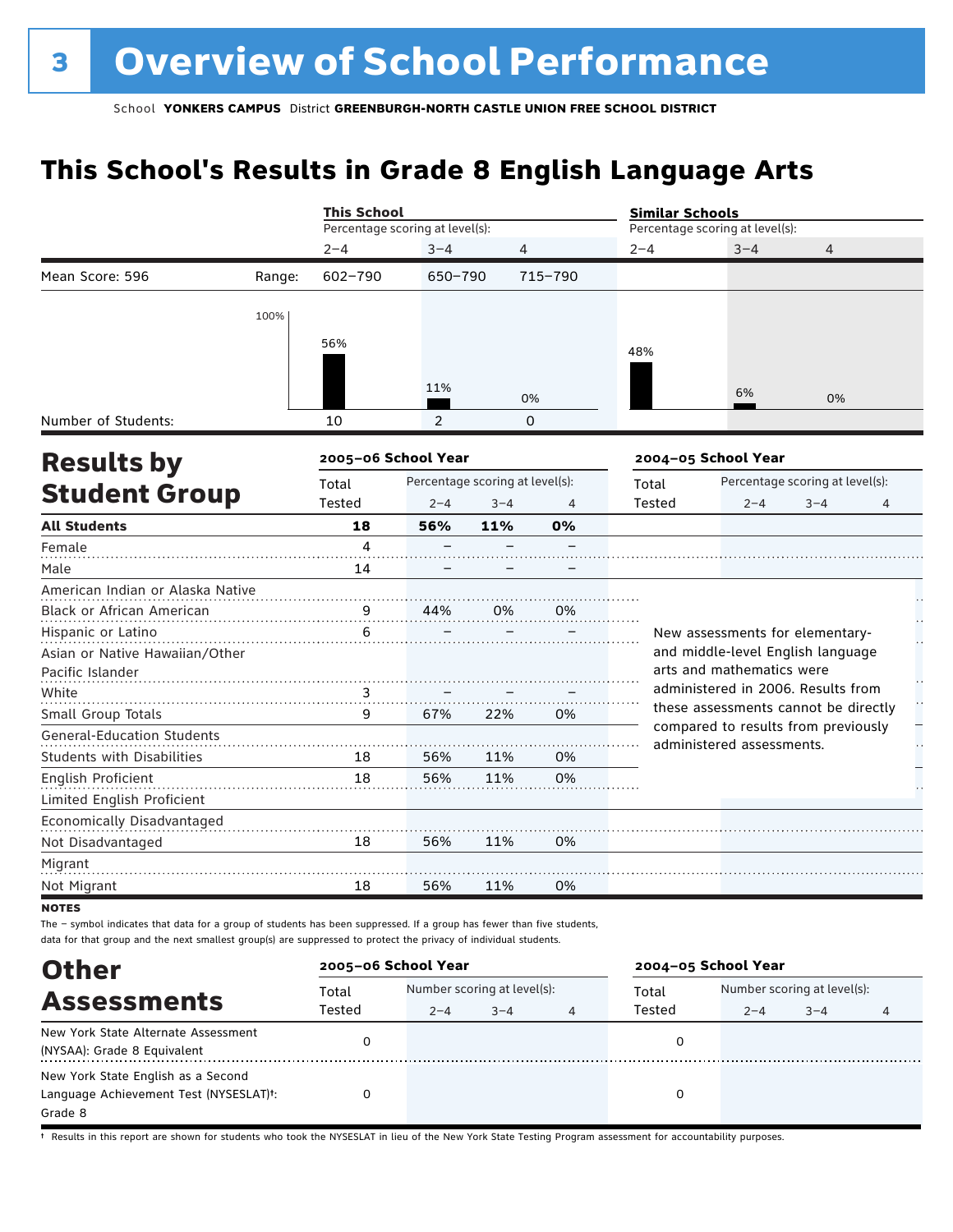## **This School's Results in Grade 8 Mathematics**

|                                   |        | <b>This School</b>  |                                 |          |         | <b>Similar Schools</b> |                                                                  |                                 |                   |  |
|-----------------------------------|--------|---------------------|---------------------------------|----------|---------|------------------------|------------------------------------------------------------------|---------------------------------|-------------------|--|
|                                   |        |                     | Percentage scoring at level(s): |          |         |                        | Percentage scoring at level(s):                                  |                                 |                   |  |
|                                   |        | $2 - 4$             | $3 - 4$                         | 4        |         | $2 - 4$                | $3 - 4$                                                          | $\overline{4}$                  |                   |  |
| Mean Score: 593                   | Range: | $616 - 775$         | 650-775                         |          | 701-775 |                        |                                                                  |                                 |                   |  |
|                                   | 100%   |                     |                                 |          |         |                        |                                                                  |                                 |                   |  |
|                                   |        |                     |                                 |          |         |                        |                                                                  |                                 |                   |  |
|                                   |        | 26%                 |                                 |          |         | 25%                    |                                                                  |                                 |                   |  |
|                                   |        |                     | 0%                              | 0%       |         |                        | 2%                                                               | 0%                              |                   |  |
| Number of Students:               |        | 6                   | $\Omega$                        | $\Omega$ |         |                        |                                                                  |                                 |                   |  |
| <b>Results by</b>                 |        | 2005-06 School Year |                                 |          |         |                        | 2004-05 School Year                                              |                                 |                   |  |
|                                   |        | Total               | Percentage scoring at level(s): |          |         | Total                  |                                                                  | Percentage scoring at level(s): |                   |  |
| <b>Student Group</b>              |        | Tested              | $2 - 4$                         | $3 - 4$  | 4       | Tested                 | $2 - 4$                                                          | $3 - 4$                         | $\overline{4}$    |  |
| <b>All Students</b>               |        | 23                  | 26%                             | 0%       | 0%      |                        |                                                                  |                                 |                   |  |
| Female                            |        | 6                   | 0%                              | 0%       | 0%      |                        |                                                                  |                                 |                   |  |
| Male                              |        | 17                  | 35%                             | 0%       | 0%      |                        |                                                                  |                                 |                   |  |
| American Indian or Alaska Native  |        |                     |                                 |          |         |                        |                                                                  |                                 |                   |  |
| Black or African American         |        | 12                  | 17%                             | 0%       | 0%      |                        |                                                                  |                                 |                   |  |
| Hispanic or Latino                |        | 9                   |                                 |          |         |                        | New assessments for elementary-                                  |                                 | Ļ,                |  |
| Asian or Native Hawaiian/Other    |        |                     |                                 |          |         |                        | and middle-level English language                                |                                 |                   |  |
| Pacific Islander                  |        |                     |                                 |          |         |                        | arts and mathematics were                                        |                                 |                   |  |
| White                             |        | 2                   |                                 |          |         |                        | administered in 2006. Results from                               |                                 | $\prod_{i=1}^{n}$ |  |
| Small Group Totals                |        | 11                  | 36%                             | 0%       | 0%      |                        | these assessments cannot be directly                             |                                 |                   |  |
| <b>General-Education Students</b> |        |                     |                                 |          |         |                        | compared to results from previously<br>administered assessments. |                                 | μ.                |  |
| <b>Students with Disabilities</b> |        | 23                  | 26%                             | 0%       | 0%      |                        |                                                                  |                                 |                   |  |
| English Proficient                |        | 23                  | 26%                             | 0%       | 0%      |                        |                                                                  |                                 |                   |  |
| Limited English Proficient        |        |                     |                                 |          |         |                        |                                                                  |                                 |                   |  |
| Economically Disadvantaged        |        |                     |                                 |          |         |                        |                                                                  |                                 |                   |  |
| Not Disadvantaged                 |        | 23                  | 26%                             | 0%       | 0%      |                        |                                                                  |                                 |                   |  |
| Migrant                           |        |                     |                                 |          |         |                        |                                                                  |                                 |                   |  |
| Not Migrant                       |        | 23                  | 26%                             | 0%       | 0%      |                        |                                                                  |                                 |                   |  |
| <b>NOTES</b>                      |        |                     |                                 |          |         |                        |                                                                  |                                 |                   |  |

The – symbol indicates that data for a group of students has been suppressed. If a group has fewer than five students, data for that group and the next smallest group(s) are suppressed to protect the privacy of individual students.

| <b>Other</b>                        | 2005-06 School Year |         |                             | 2004-05 School Year |                             |         |  |
|-------------------------------------|---------------------|---------|-----------------------------|---------------------|-----------------------------|---------|--|
| <b>Assessments</b>                  | Total               |         | Number scoring at level(s): | Total               | Number scoring at level(s): |         |  |
|                                     | Tested              | $2 - 4$ | $3 - 4$                     | Tested              | $2 - 4$                     | $3 - 4$ |  |
| New York State Alternate Assessment |                     |         |                             |                     |                             |         |  |
| (NYSAA): Grade 8 Equivalent         |                     |         |                             |                     |                             |         |  |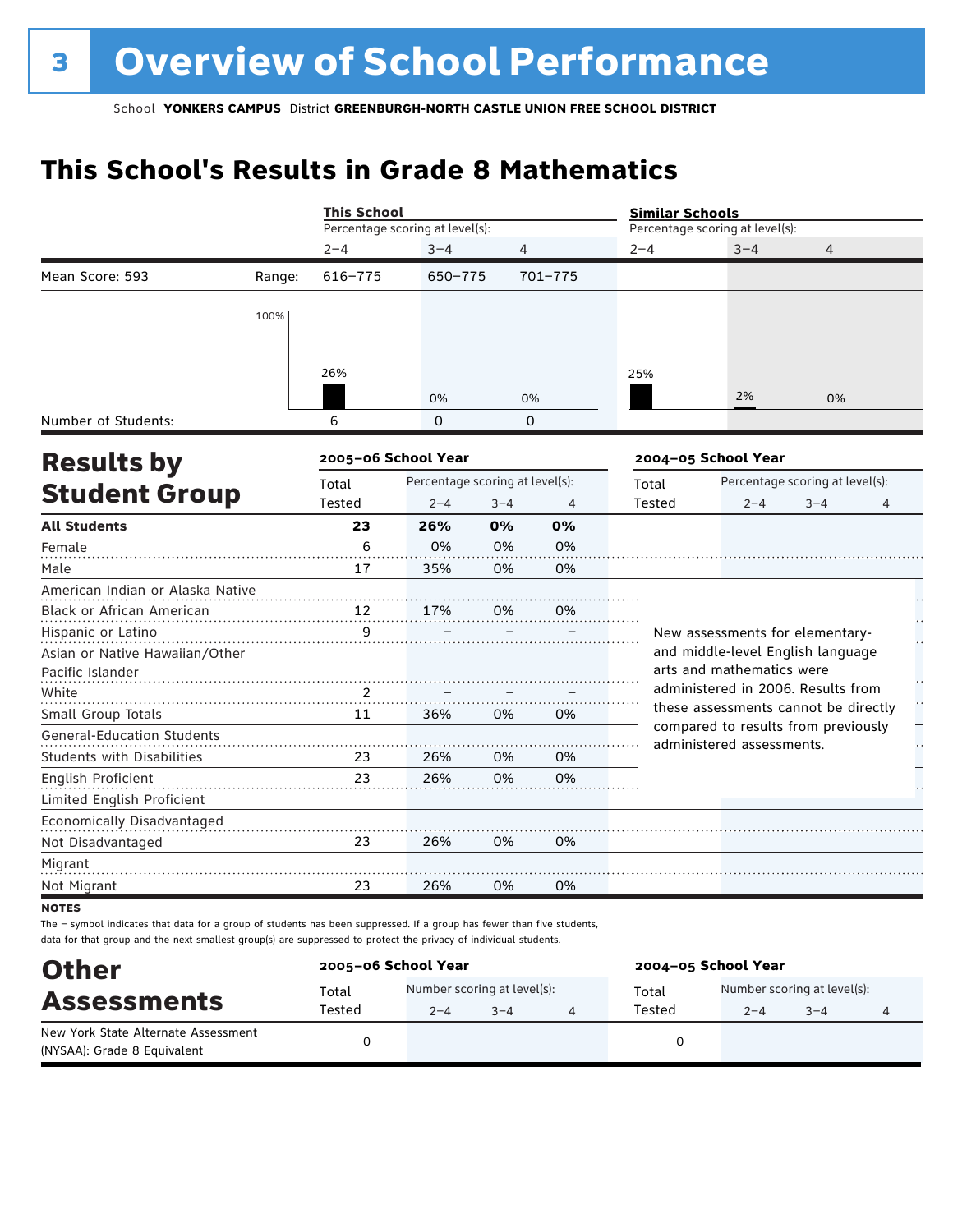## **This School's Results in Grade 8 Science**

|                                                    |        | <b>This School</b>  |                                 |         |                   | <b>Similar Schools</b>          |                     |                                 |       |  |
|----------------------------------------------------|--------|---------------------|---------------------------------|---------|-------------------|---------------------------------|---------------------|---------------------------------|-------|--|
|                                                    |        |                     | Percentage scoring at level(s): |         |                   | Percentage scoring at level(s): |                     |                                 |       |  |
|                                                    |        | $2 - 4$             | $3 - 4$                         | 4       |                   | $2 - 4$                         | $3 - 4$             | 4                               |       |  |
| Mean Score: 51                                     | Range: | $44 - 100$          | $65 - 100$                      |         | $85 - 100$        |                                 |                     |                                 |       |  |
|                                                    | 100%   | 78%<br>53%          |                                 |         |                   | 66% 66%                         |                     |                                 |       |  |
| 2005-06<br>$2004 - 05$                             |        |                     | 26%                             | 33%     | 5%<br>0%          |                                 | 29%<br>21%          |                                 | 1% 3% |  |
| Number of Students:                                |        | 14<br>10            | 5                               | 6       | $\mathbf{1}$<br>0 |                                 |                     |                                 |       |  |
| <b>Results by</b>                                  |        | 2005-06 School Year |                                 |         |                   |                                 | 2004-05 School Year |                                 |       |  |
|                                                    |        | Total               | Percentage scoring at level(s): |         |                   | Total                           |                     | Percentage scoring at level(s): |       |  |
| <b>Student Group</b>                               |        | Tested              | $2 - 4$                         | $3 - 4$ | 4                 | Tested                          | $2 - 4$             | $3 - 4$                         | 4     |  |
| <b>All Students</b>                                |        | 19                  | 53%                             | 26%     | 5%                | 18                              | 78%                 | 33%                             | 0%    |  |
| Female                                             |        | 4                   |                                 |         |                   | 8                               | 75%                 | 50%                             | 0%    |  |
| Male                                               |        | 15                  |                                 |         |                   | 10                              | 80%                 | 20%                             | 0%    |  |
| American Indian or Alaska Native                   |        |                     |                                 |         |                   |                                 |                     |                                 |       |  |
| Black or African American                          |        | $\overline{9}$ .    | 44%                             | 22%     | 0%                | 10                              | 70%                 | 10%                             | 0%    |  |
| Hispanic or Latino                                 |        | $\mathbf{7}$        |                                 |         |                   | $\mathbf{7}$                    |                     |                                 |       |  |
| Asian or Native Hawaiian/Other<br>Pacific Islander |        |                     |                                 |         |                   |                                 |                     |                                 |       |  |
| White                                              |        | 3                   |                                 |         |                   | 1                               |                     |                                 |       |  |
| Small Group Totals                                 |        | 10                  | 60%                             | 30%     | 10%               | 8                               | 88%                 | 63%                             | 0%    |  |
| <b>General-Education Students</b>                  |        |                     |                                 |         |                   |                                 |                     |                                 |       |  |
| <b>Students with Disabilities</b>                  |        | 19                  | 53%                             | 26%     | 5%                | 18                              | 78%                 | 33%                             | 0%    |  |
| English Proficient                                 |        | 19                  | 53%                             | 26%     | 5%                | 18                              | 78%                 | 33%                             | 0%    |  |
| Limited English Proficient                         |        |                     |                                 |         |                   |                                 |                     |                                 |       |  |
| Economically Disadvantaged                         |        |                     |                                 |         |                   | 18                              | 78%                 | 33%                             | 0%    |  |
| Not Disadvantaged                                  |        | 19                  | 53%                             | 26%     | 5%                |                                 |                     |                                 |       |  |
| Migrant                                            |        |                     |                                 |         |                   |                                 |                     |                                 |       |  |
| Not Migrant                                        |        | 19                  | 53%                             | 26%     | 5%                | 18                              | 78%                 | 33%                             | 0%    |  |
| <b>NOTES</b>                                       |        |                     |                                 |         |                   |                                 |                     |                                 |       |  |

The – symbol indicates that data for a group of students has been suppressed. If a group has fewer than five students, data for that group and the next smallest group(s) are suppressed to protect the privacy of individual students.

| <b>Other</b>                        | 2005-06 School Year |                             |         |  | 2004-05 School Year |                             |         |  |
|-------------------------------------|---------------------|-----------------------------|---------|--|---------------------|-----------------------------|---------|--|
|                                     | Total               | Number scoring at level(s): |         |  | Total               | Number scoring at level(s): |         |  |
| <b>Assessments</b>                  | Tested              | $2 - 4$                     | $3 - 4$ |  | Tested              | $2 - 4$                     | $3 - 4$ |  |
| New York State Alternate Assessment |                     |                             |         |  |                     |                             |         |  |
| (NYSAA): Grade 8 Equivalent         |                     |                             |         |  |                     |                             |         |  |
| <b>Regents Science</b>              |                     |                             |         |  |                     |                             |         |  |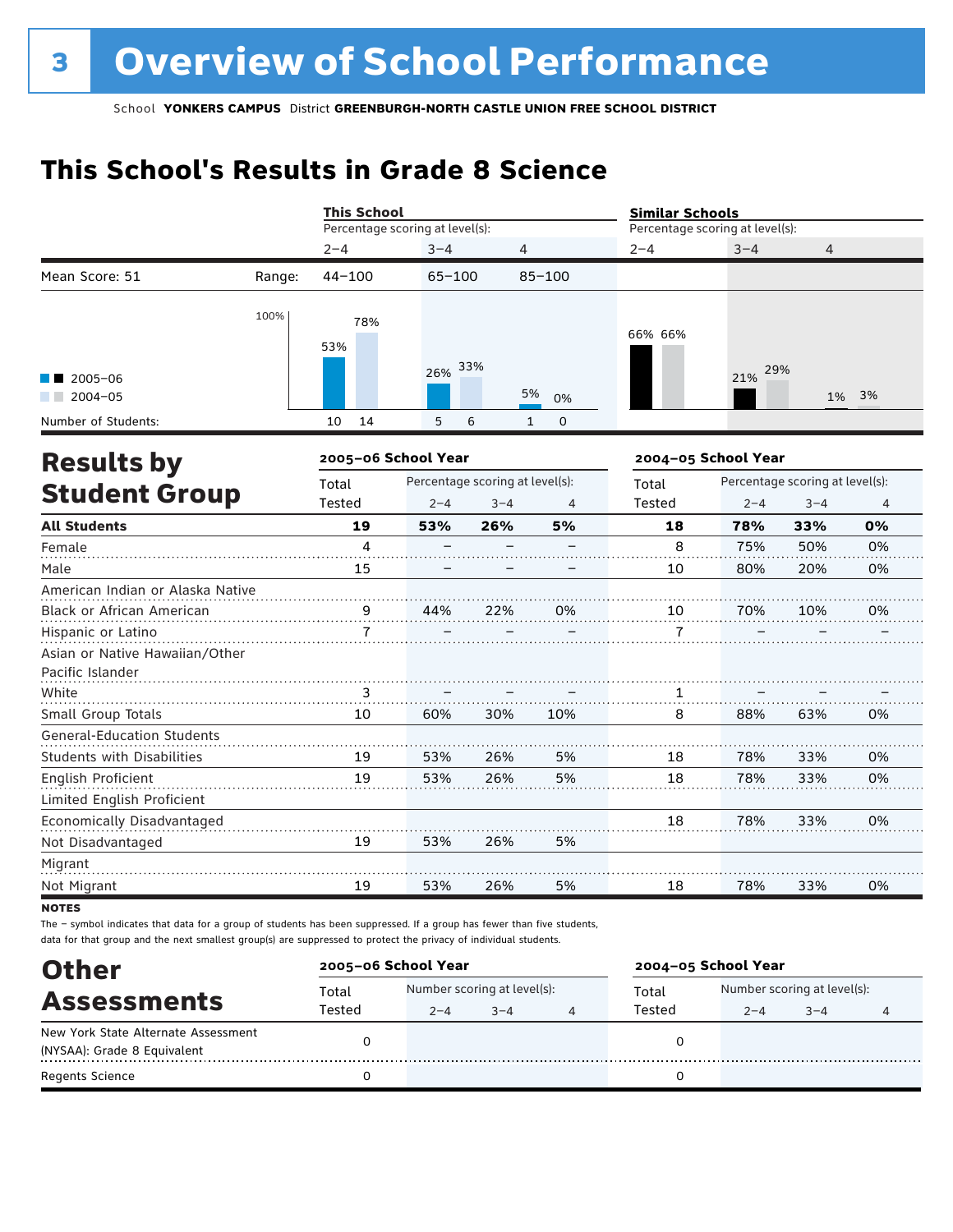## **Previous Years' Results for English Language Arts**

Standards for elementary- and middle-level English language arts and mathematics assessments administered in 1999 through 2005 are different from those for the 2006 assessments. As such, valid comparisons between 2006 data and data from previous years cannot be made.

|                                                                  |      | <b>This School</b>              |                | <b>Similar Schools</b> |                                 |         |                |  |  |
|------------------------------------------------------------------|------|---------------------------------|----------------|------------------------|---------------------------------|---------|----------------|--|--|
|                                                                  |      | Percentage scoring at level(s): |                |                        | Percentage scoring at level(s): |         |                |  |  |
| Grade 8                                                          |      | $2 - 4$                         | $3 - 4$        | 4                      | $2 - 4$                         | $3 - 4$ | 4              |  |  |
|                                                                  |      | Range: 658-830                  | 697-830        | 737-830                |                                 |         |                |  |  |
| $\blacksquare$ 2004-05<br>$\blacksquare$ 2003-04<br>$12002 - 03$ | 100% | 52% 56%<br>21%                  | 4%<br>0%<br>0% | 0% 0% 0%               | 58% <sub>52%</sub><br>43%       | 5%      | 2% 1% 0% 0% 0% |  |  |

|           |         |         | Number of students scoring at each performance level: |         |                     |            |  |
|-----------|---------|---------|-------------------------------------------------------|---------|---------------------|------------|--|
| Test Date | Level 1 | Level 2 | Level 3                                               | Level 4 | <b>Total Tested</b> | Mean Score |  |
| Jan 2005  |         |         |                                                       |         |                     | 650        |  |
| Jan 2004  |         |         |                                                       |         |                     | 654        |  |
| Jan 2003  |         |         |                                                       |         | 19                  | 635        |  |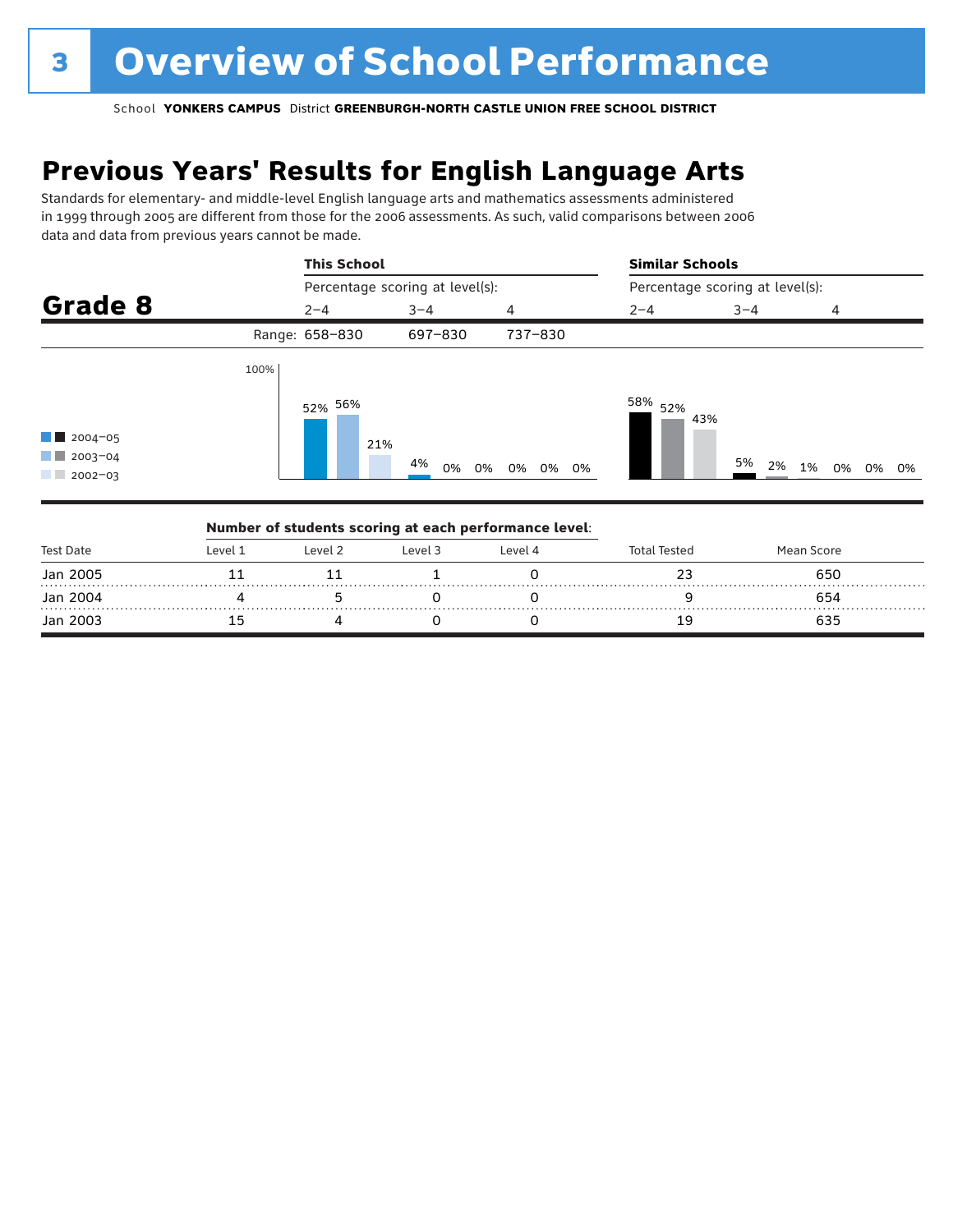## **Previous Years' Results for Mathematics**

Standards for elementary- and middle-level English language arts and mathematics assessments administered in 1999 through 2005 are different from those for the 2006 assessments. As such, valid comparisons between 2006 data and data from previous years cannot be made.

|                                                       |      | <b>This School</b> |                                 |          | <b>Similar Schools</b> |                                 |    |          |  |
|-------------------------------------------------------|------|--------------------|---------------------------------|----------|------------------------|---------------------------------|----|----------|--|
|                                                       |      |                    | Percentage scoring at level(s): |          |                        | Percentage scoring at level(s): |    |          |  |
| Grade 8                                               |      | $2 - 4$            | $3 - 4$                         | 4        | $2 - 4$                | $3 - 4$                         | 4  |          |  |
|                                                       |      | Range: 681-882     | 716-882                         | 760-882  |                        |                                 |    |          |  |
| $12004 - 05$<br>$12003 - 04$<br>a sa s<br>$2002 - 03$ | 100% | 36%<br>13%<br>13%  | 0%<br>0%<br>0%                  | 0% 0% 0% | 28% 30% 28%            | 7%<br>3%                        | 2% | 0% 0% 0% |  |

|           |         |         | Number of students scoring at each performance level: |         |              |            |  |
|-----------|---------|---------|-------------------------------------------------------|---------|--------------|------------|--|
| Test Date | Level 1 | Level 2 | Level 3                                               | Level 4 | Total Tested | Mean Score |  |
| May 2005  |         |         |                                                       |         |              | 646        |  |
| May 2004  |         |         |                                                       |         |              | 630        |  |
| May 2003  |         |         |                                                       |         |              | 626        |  |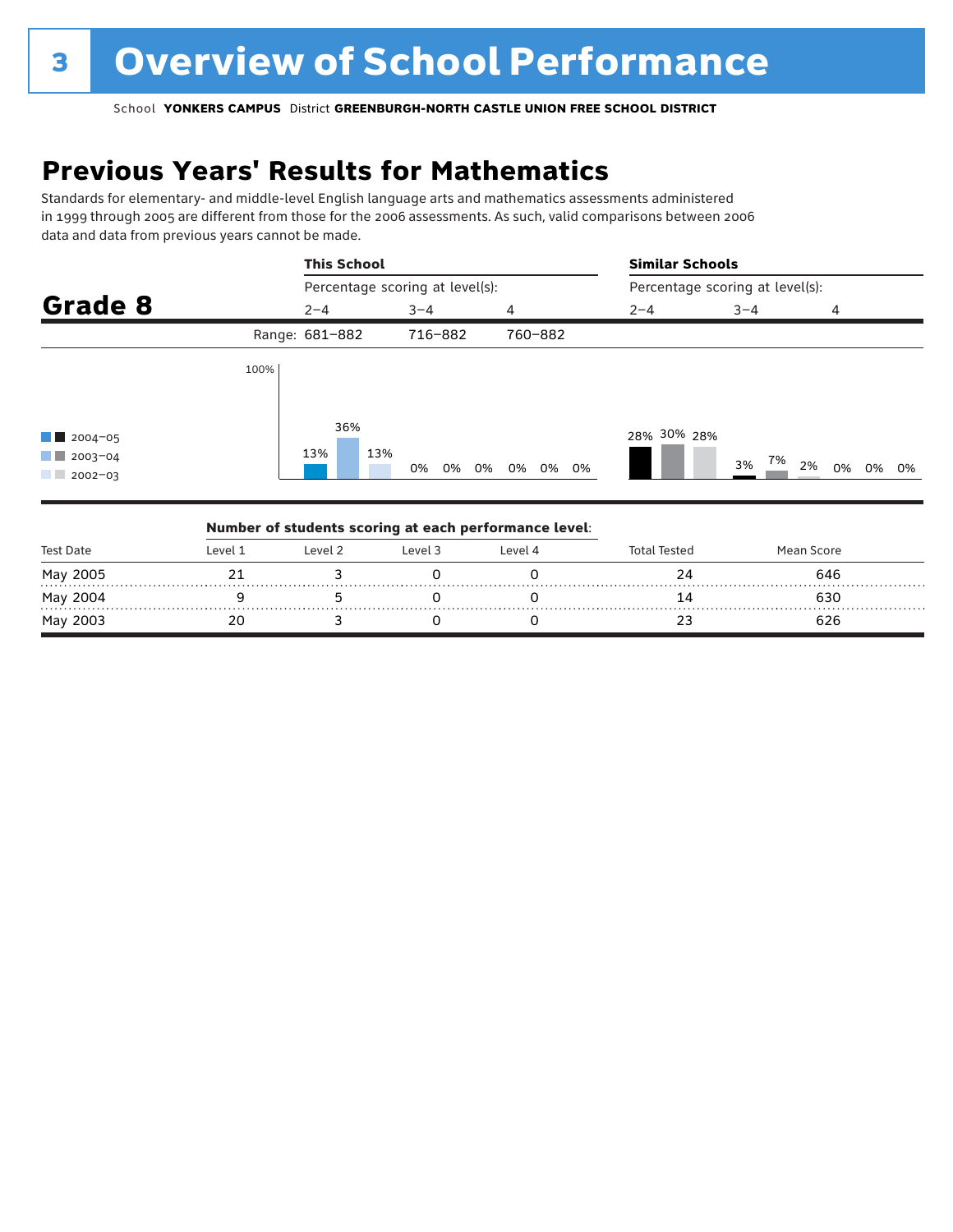### **This School's Total Cohort Results in Secondary-Level English after Four Years of Instruction**

|                                                    | <b>This School</b>              |         |                                 | <b>Similar Schools</b> |                                 |          |                                 |       |
|----------------------------------------------------|---------------------------------|---------|---------------------------------|------------------------|---------------------------------|----------|---------------------------------|-------|
|                                                    | Percentage scoring at level(s): |         |                                 |                        | Percentage scoring at level(s): |          |                                 |       |
|                                                    | $2 - 4$                         | $3 - 4$ | 4                               |                        | $2 - 4$                         | $3 - 4$  | 4                               |       |
|                                                    |                                 |         |                                 |                        |                                 |          |                                 |       |
| 100%                                               |                                 |         |                                 |                        |                                 |          |                                 |       |
|                                                    | 25%                             |         | 25%                             |                        |                                 |          |                                 |       |
| <b>B</b> 2002 Cohort                               | 8%                              | 8%      |                                 | 0% 0%                  | 13%<br>9%                       | 9%<br>6% |                                 | 0% 1% |
| 2001 Cohort                                        |                                 |         |                                 |                        |                                 |          |                                 |       |
| <b>Results by</b>                                  | 2002 Cohort*                    |         |                                 |                        | 2001 Cohort*                    |          |                                 |       |
|                                                    | Number                          |         | Percentage scoring at level(s): |                        | Number                          |          | Percentage scoring at level(s): |       |
| <b>Student Group</b>                               | of Students                     | $2 - 4$ | $3 - 4$                         | 4                      | of Students                     | $2 - 4$  | $3 - 4$                         | 4     |
| <b>All Students</b>                                | 13                              | 8%      | 8%                              | 0%                     | 20                              | 25%      | 25%                             | 0%    |
| Female                                             | $\overline{3}$                  |         |                                 |                        | 12                              | 33%      | 33%                             | 0%    |
| Male                                               | 10                              |         |                                 |                        | 8                               | 13%      | 13%                             | 0%    |
| American Indian or Alaska Native                   |                                 |         |                                 |                        |                                 |          |                                 |       |
| Black or African American                          | 7                               | 0%      | 0%                              | 0%                     | 13                              | 23%      | 23%                             | 0%    |
| Hispanic or Latino                                 | 3                               |         |                                 |                        | 6                               |          |                                 |       |
| Asian or Native Hawaiian/Other<br>Pacific Islander |                                 |         |                                 |                        |                                 |          |                                 |       |
| White                                              | 3                               |         |                                 |                        | 1                               |          |                                 |       |
| Small Group Totals                                 | 6                               | 17%     | 17%                             | 0%                     | 7                               | 29%      | 29%                             | 0%    |
| <b>General-Education Students</b>                  |                                 |         |                                 |                        |                                 |          |                                 |       |
| <b>Students with Disabilities</b>                  | 13                              | 8%      | 8%                              | 0%                     | 20                              | 25%      | 25%                             | 0%    |
| English Proficient                                 | 13                              | 8%      | 8%                              | 0%                     | 20                              | 25%      | 25%                             | 0%    |
| Limited English Proficient                         |                                 |         |                                 |                        |                                 |          |                                 |       |
| Economically Disadvantaged                         |                                 |         |                                 |                        |                                 |          |                                 |       |
| Not Disadvantaged                                  | 13                              | 8%      | 8%                              | 0%                     |                                 |          |                                 |       |
| Migrant                                            |                                 |         |                                 |                        |                                 |          |                                 |       |
| Not Migrant                                        | 13                              | 8%      | 8%                              | 0%                     |                                 |          |                                 |       |
|                                                    |                                 |         |                                 |                        |                                 |          |                                 |       |

notes

The – symbol indicates that data for a group of students has been suppressed. If a group has fewer than five students, data for that group and the next smallest group(s) are suppressed to protect the privacy of individual students.

| <b>Other</b>                        | 2002 Cohort* |                             |         |  | 2001 Cohort* |                             |         |  |  |
|-------------------------------------|--------------|-----------------------------|---------|--|--------------|-----------------------------|---------|--|--|
| <b>Assessments</b>                  | Number       | Number scoring at level(s): |         |  | Number       | Number scoring at level(s): |         |  |  |
|                                     | of Students  | $2 - 4$                     | $3 - 4$ |  | of Students  | $2 - 4$                     | $3 - 4$ |  |  |
| New York State Alternate Assessment |              |                             |         |  | 0            |                             |         |  |  |
| (NYSAA): High School Equivalent     |              |                             |         |  |              |                             |         |  |  |

A total cohort consists of all students who first entered Grade 9 in a particular year, and all ungraded students with disabilities who reached their seventeenth birthday in that year, and were enrolled in the school/district for five months. Students are excluded from the cohort if they transferred to another school district, nonpublic school, or criminal justice facility, or left the U.S. and its territories or died before the report date. Statewide total cohort also includes students who were enrolled for fewer than five months.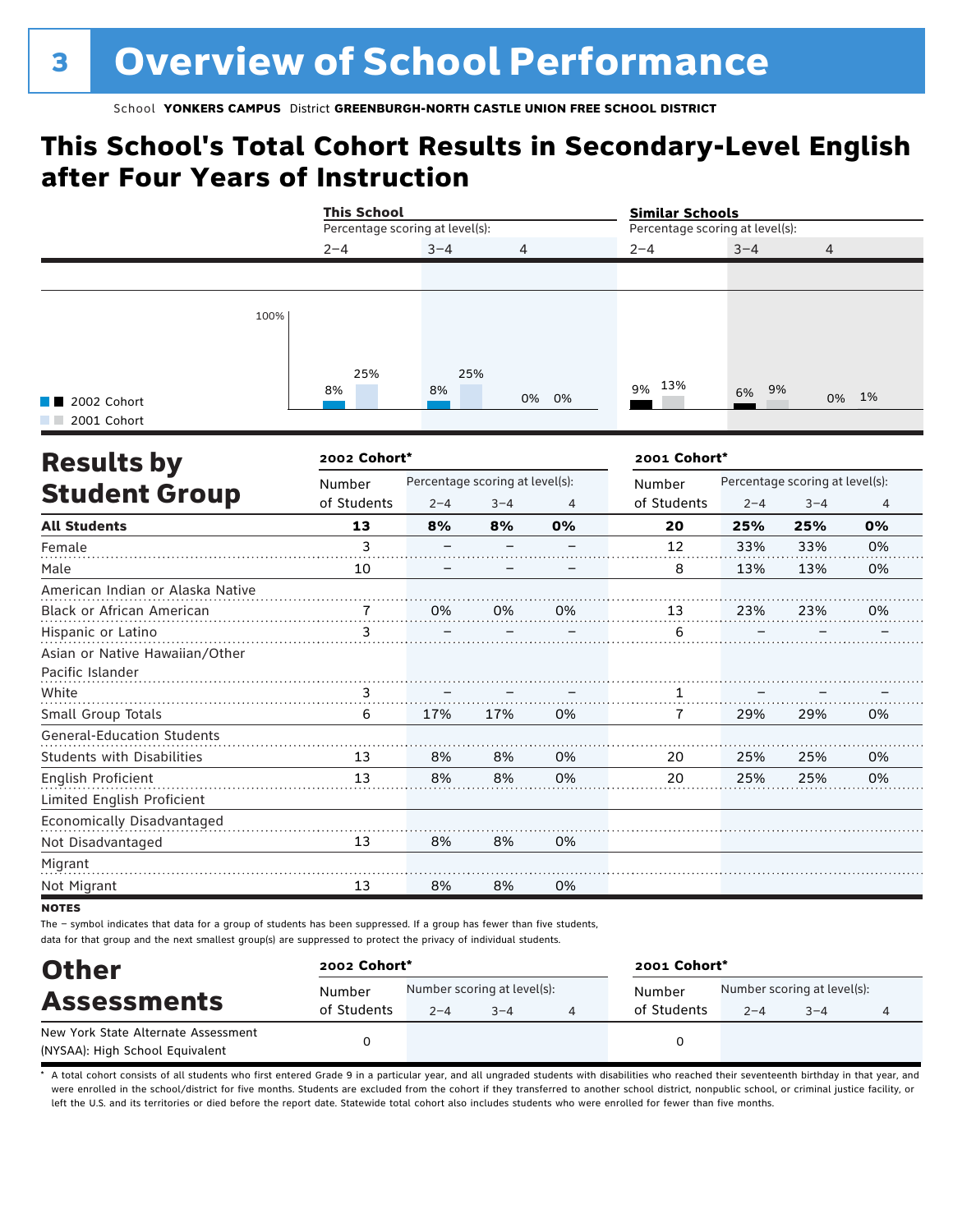### **This School's Total Cohort Results in Secondary-Level Mathematics after Four Years of Instruction**

|                                                    | <b>This School</b>              |                                 |         |       | <b>Similar Schools</b>          |         |                                 |       |
|----------------------------------------------------|---------------------------------|---------------------------------|---------|-------|---------------------------------|---------|---------------------------------|-------|
|                                                    | Percentage scoring at level(s): |                                 |         |       | Percentage scoring at level(s): |         |                                 |       |
|                                                    | $2 - 4$                         | $3 - 4$                         | 4       |       | $2 - 4$                         | $3 - 4$ | 4                               |       |
|                                                    |                                 |                                 |         |       |                                 |         |                                 |       |
| 100%                                               |                                 |                                 |         |       |                                 |         |                                 |       |
| 2002 Cohort                                        | 30%<br>15%                      | 8%                              | 15%     | 0% 0% | 17% 13%                         | 13% 9%  |                                 | 1% 0% |
| 2001 Cohort                                        |                                 |                                 |         |       |                                 |         |                                 |       |
| <b>Results by</b>                                  | 2002 Cohort*                    |                                 |         |       | 2001 Cohort*                    |         |                                 |       |
|                                                    | Number                          | Percentage scoring at level(s): |         |       | Number                          |         | Percentage scoring at level(s): |       |
| <b>Student Group</b>                               | of Students                     | $2 - 4$                         | $3 - 4$ | 4     | of Students                     | $2 - 4$ | $3 - 4$                         | 4     |
| <b>All Students</b>                                | 13                              | 15%                             | 8%      | 0%    | 20                              | 30%     | 15%                             | 0%    |
| Female                                             | 3                               |                                 |         |       | 12                              | 42%     | 25%                             | 0%    |
| Male                                               | 10                              |                                 |         |       | 8                               | 13%     | 0%                              | 0%    |
| American Indian or Alaska Native                   |                                 |                                 |         |       |                                 |         |                                 |       |
| Black or African American                          | 7                               | 0%                              | 0%      | 0%    | 13                              | 38%     | 23%                             | 0%    |
| Hispanic or Latino                                 | 3                               |                                 |         |       | 6                               |         |                                 |       |
| Asian or Native Hawaiian/Other<br>Pacific Islander |                                 |                                 |         |       |                                 |         |                                 |       |
| White                                              | 3                               |                                 |         |       | 1                               |         |                                 |       |
| Small Group Totals                                 | 6                               | 33%                             | 17%     | 0%    | 7                               | 14%     | 0%                              | 0%    |
| <b>General-Education Students</b>                  |                                 |                                 |         |       |                                 |         |                                 |       |
| <b>Students with Disabilities</b>                  | 13                              | 15%                             | 8%      | 0%    | 20                              | 30%     | 15%                             | 0%    |
| English Proficient                                 | 13                              | 15%                             | 8%      | 0%    | 20                              | 30%     | 15%                             | 0%    |
| Limited English Proficient                         |                                 |                                 |         |       |                                 |         |                                 |       |
| Economically Disadvantaged                         |                                 |                                 |         |       |                                 |         |                                 |       |
| Not Disadvantaged                                  | 13                              | 15%                             | 8%      | 0%    |                                 |         |                                 |       |
| Migrant                                            |                                 |                                 |         |       |                                 |         |                                 |       |
| Not Migrant                                        | 13                              | 15%                             | 8%      | 0%    |                                 |         |                                 |       |
| <b>NATEC</b>                                       |                                 |                                 |         |       |                                 |         |                                 |       |

**NOTES** 

The – symbol indicates that data for a group of students has been suppressed. If a group has fewer than five students, data for that group and the next smallest group(s) are suppressed to protect the privacy of individual students.

| <b>Other</b>                        | 2002 Cohort* |                             |         | 2001 Cohort* |             |                             |         |  |
|-------------------------------------|--------------|-----------------------------|---------|--------------|-------------|-----------------------------|---------|--|
|                                     | Number       | Number scoring at level(s): |         |              | Number      | Number scoring at level(s): |         |  |
| <b>Assessments</b>                  | of Students  | $2 - 4$                     | $3 - 4$ |              | of Students | $2 - 4$                     | $3 - 4$ |  |
| New York State Alternate Assessment |              |                             |         |              |             |                             |         |  |
| (NYSAA): High School Equivalent     |              |                             |         |              | 0           |                             |         |  |

A total cohort consists of all students who first entered Grade 9 in a particular year, and all ungraded students with disabilities who reached their seventeenth birthday in that year, and were enrolled in the school/district for five months. Students are excluded from the cohort if they transferred to another school district, nonpublic school, or criminal justice facility, or left the U.S. and its territories or died before the report date. Statewide total cohort also includes students who were enrolled for fewer than five months.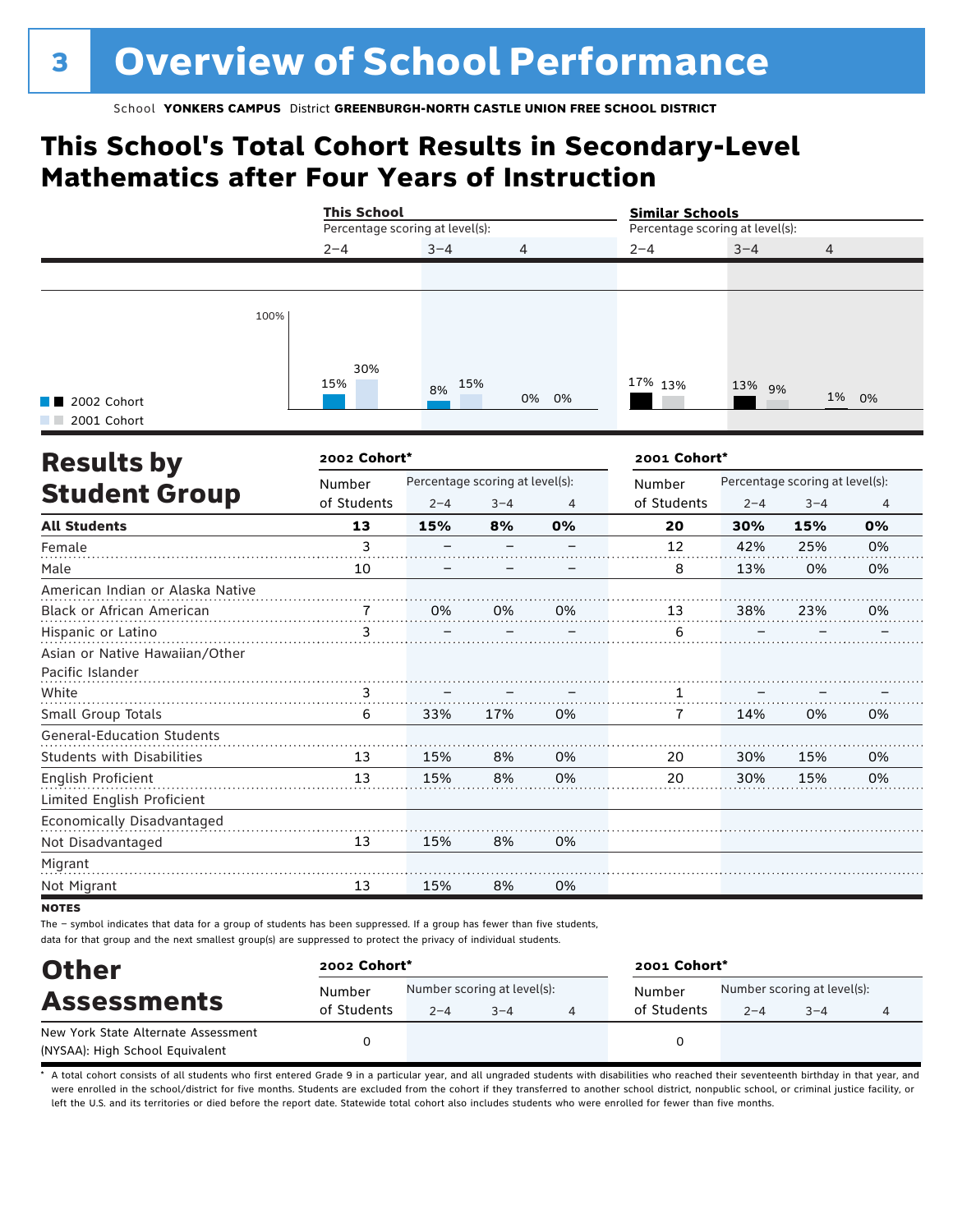### Graduation Rate and Other Outcomes for Total Cohort

Students are included in the State total cohort based on the year they entered Grade 9 or, if ungraded, the school year in which they reached their seventeenth birthday. Students are included in the cohort of the school where they were last enrolled if they were enrolled for a minimum of five months. Students were counted as graduates if they earned a local or a Regents diploma.

### Total Cohort Outcomes after Four Years of School

Percentage of students who:

| 100%                       |                                                 |  |
|----------------------------|-------------------------------------------------|--|
|                            | 69% 65%                                         |  |
| 2002 Cohort<br>2001 Cohort | 31%<br>20%<br>10%<br>5%<br>0%<br>0%<br>0%<br>0% |  |

|                                   | <b>Cohort</b> | <b>Number</b><br>of Students | Graduated | <b>Earned an</b><br><b>IEP Diploma</b> | <b>Transferred</b><br>to GED | <b>Were Still</b><br><b>Enrolled</b> | <b>Dropped</b><br>Out |
|-----------------------------------|---------------|------------------------------|-----------|----------------------------------------|------------------------------|--------------------------------------|-----------------------|
| <b>All Students</b>               | 2002          | 13                           | 31%       | 0%                                     | 0%                           | 69%                                  | 0%                    |
|                                   | 2001          | 20                           | 20%       | 10%                                    | $0\%$                        | 65%                                  | 5%                    |
| Female                            | 2002          | 3                            |           |                                        |                              |                                      |                       |
|                                   | 2001          | 12                           | 25%       | 0%                                     | 0%                           | 67%                                  | 8%                    |
| Male                              | 2002          | 10                           |           |                                        |                              |                                      |                       |
|                                   | 2001          | 8                            | 13%       | 25%                                    | $0\%$                        | 63%                                  | $0\%$                 |
| American Indian                   | 2002          | $\mathbf 0$                  | N/A       | N/A                                    | N/A                          | N/A                                  | N/A                   |
| or Alaska Native                  |               |                              |           |                                        |                              |                                      |                       |
| Black or                          | 2002          | 7                            | 29%       | 0%                                     | 0%                           | 71%                                  | 0%                    |
| African American                  | 2001          | 13                           | 15%       | 15%                                    | 0%                           | 69%                                  | $0\%$                 |
| Hispanic or Latino                | 2002          | 3                            |           |                                        |                              |                                      |                       |
|                                   | 2001          | 6                            |           |                                        |                              |                                      |                       |
| Asian or Native                   | 2002          | $\Omega$                     | N/A       | N/A                                    | N/A                          | N/A                                  | N/A                   |
| Hawaiian/Other Pacific Islander   |               |                              |           |                                        |                              |                                      |                       |
| White                             | 2002          | 3                            |           |                                        |                              |                                      |                       |
|                                   | 2001          | $\overline{1}$               |           |                                        |                              |                                      |                       |
| Small Group Totals                | 2002          | 6                            | 33%       | 0%                                     | 0%                           | 67%                                  | 0%                    |
|                                   | 2001          |                              | 29%       | 0%                                     | 0%                           | 57%                                  | 14%                   |
| <b>General-Education Students</b> | 2002          | $\Omega$                     | N/A       | N/A                                    | N/A                          | N/A                                  | N/A                   |
| <b>Students with Disabilities</b> | 2002          | 13                           | 31%       | 0%                                     | 0%                           | 69%                                  | 0%                    |
|                                   | 2001          | 20                           | 20%       | 10%                                    | 0%                           | 65%                                  | 5%                    |
| English Proficient                | 2002          | 13                           | 31%       | 0%                                     | 0%                           | 69%                                  | 0%                    |
|                                   | 2001          | 20                           | 20%       | 10%                                    | $0\%$                        | 65%                                  | 5%                    |
| Limited English Proficient        | 2002          | $\mathbf{0}$                 | N/A       | N/A                                    | N/A                          | N/A                                  | N/A                   |
| Economically Disadvantaged        | 2002          | $\mathbf{0}$                 | N/A       | N/A                                    | N/A                          | N/A                                  | N/A                   |
| Not Disadvantaged                 | 2002          | 13                           | 31%       | 0%                                     | 0%                           | 69%                                  | 0%                    |
| Migrant                           | 2002          | $\mathbf 0$                  | N/A       | N/A                                    | N/A                          | N/A                                  | N/A                   |
| Not Migrant                       | 2002          | 13                           | 31%       | 0%                                     | 0%                           | 69%                                  | 0%                    |

#### **NOTES**

The – symbol indicates that data for a group of students has been suppressed. If a group has fewer than five students,

data for that group and the next smallest group(s) are suppressed to protect the privacy of individual students.